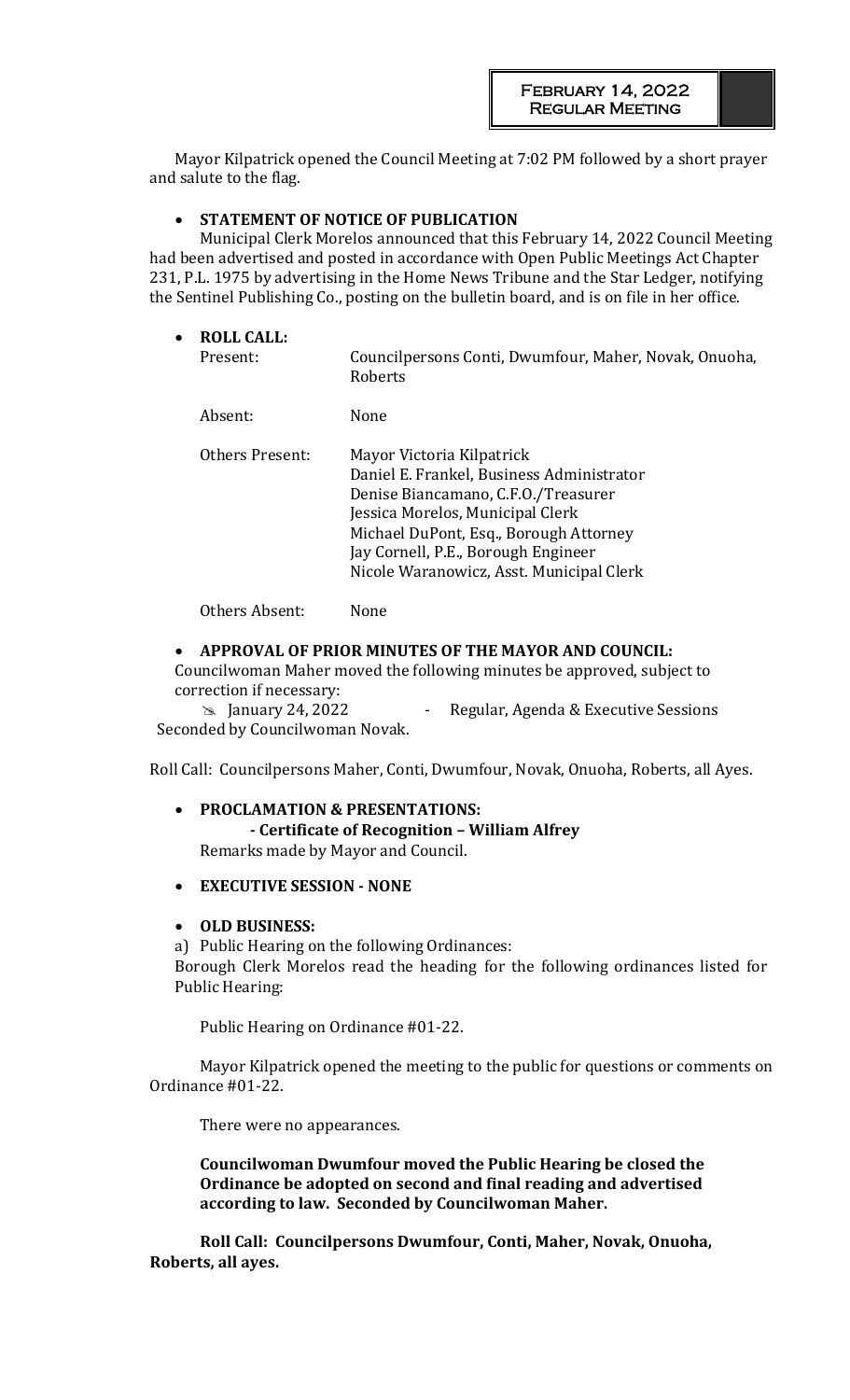### **ORDINANCE #01-22**

### **AN ORDINANCE AMENDING AND SUPPLEMENTING CHAPTER III OF THE REVISED GENERAL ORDINANCES OF THE BOROUGH OF SAYREVILLE TO ADD SECTION 3-18 EMERGENCY STANDBY COMPENSATION**

**BE IT AND IT IS HEREBY ORDAINED** by the Mayor and Borough Council of the Borough of Sayreville, in the County of Middlesex, that the Revised General Ordinances of the Borough of Sayreville are hereby amended as follows:

#### *3-18. Emergency Standby Compensation*

## *Any firefighter assigned to emergency standby duty will be compensated at the rate of Thirty-Five (\$35.00) Dollars per hour for such service.*

**BE IT FURTHER ORDAINED** by the Mayor and Borough Council of the Borough of Sayreville, in the County of Middlesex, that **Chapter 3 – Fire Department,** of the Revised General Ordinances of the Borough of Sayreville, shall also be amended to reflect said change.

All Ordinances or parts of Ordinances inconsistent herewith are hereby repealed and this Ordinance shall take effect immediately upon final passage and publication in accordance with law.

#### **INTRODUCED/APPROVED ON FIRST READING**

DATED: January 24, 2022

Clerk of the Borough of Sayreville (Public Safety Committee)

/s/Jessica Morelos, R.M.C. /s/Eunice K. Dwumfour, Councilwoman Borough of Sayreville

**ADOPTED ON SECOND READING** DATED: February 14, 2022

Clerk of the Borough of Sayreville (Public Safety Committee)

/s/Jessica Morelos, R.M.C. /s/Eunice K. Dwumfour, Councilwoman Borough of Sayreville

### **APPROVAL BY THE MAYOR ON THIS 14th DAY OF February, 2022.**

/s/Victoria Kilpatrick, Mayor Borough of Sayreville

APPROVED AS TO FORM:

/s/MICHAEL DUPONT, ESQ., Borough Attorney

b) Appointments

Council President Maher made a motion to appoint McKenna, DuPont, Higgins & Stone at Borough Attorney. Seconded by Councilwoman Roberts.

### **Roll Call: Ayes: Councilpersons Maher, Conti, Novak, Roberts. Nays: Councilpersons Dwumfour, Onuoha**

Council President Maher made a motion to appoint McCarter & English as Bond Counsel. Seconded by Councilwoman Roberts.

## **Roll Call: Ayes: Councilpersons Maher, Conti, Novak, Roberts. Nays: Councilpersons Dwumfour, Onuoha**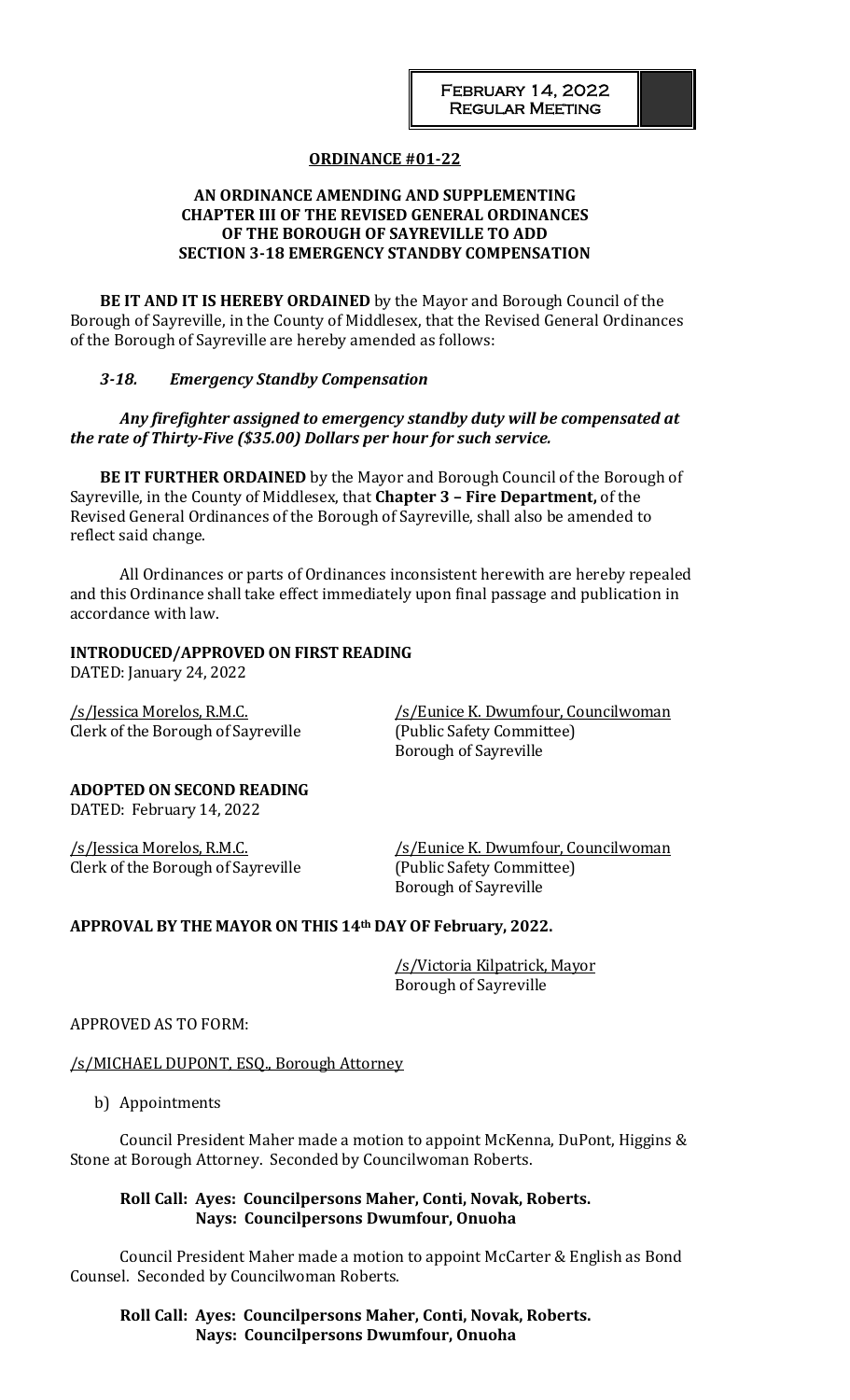Council President Maher made a motion to appoint NW Financial Group, LLC as Financial Advisor. Seconded by Councilwoman Roberts.

### **Roll Call: Ayes: Councilpersons Maher, Conti, Novak, Roberts. Nays: Councilpersons Dwumfour, Onuoha**

Council President Maher made a motion to appoint PKF O'Connor Davies as Accounting Services. Seconded by Councilwoman Roberts.

#### **Roll Call: Ayes: Councilpersons Maher, Conti, Novak, Roberts. Nays: Councilpersons Dwumfour, Onuoha**

Council President Maher made a motion to appoint Francis Womack as Municipal Prosecutor. Seconded by Councilwoman Roberts.

## **Roll Call: Ayes: Councilpersons Maher, Conti, Novak, Roberts. Nays: Councilpersons Dwumfour, Onuoha**

Council President Maher made a motion to appoint Roselli & Roselli, Esq. as Public Defender. Seconded by Councilwoman Roberts.

### **Roll Call: Ayes: Councilpersons Maher, Conti, Novak, Roberts. Nays: Councilpersons Dwumfour, Onuoha**

Council President Maher made a motion to appoint James P. Nolan & Associates, LLP as Special Counsel – Tax Matters. Seconded by Councilwoman Roberts.

### **Roll Call: Ayes: Councilpersons Maher, Conti, Novak, Roberts. Nays: Councilpersons Dwumfour, Onuoha**

Council President Maher made a motion to appoint Antonelli Kantor, PC as Special Counsel – ABC Matters. Seconded by Councilwoman Roberts.

## **Roll Call: Ayes: Councilpersons Maher, Conti, Novak, Roberts. Nays: Councilpersons Dwumfour, Onuoha**

Council President Maher made a motion to appoint James P. Nolan & Associates, LLP as Special Counsel – Rent Leveling Board Matters. Seconded by Councilwoman Roberts.

## **Roll Call: Ayes: Councilpersons Maher, Conti, Novak, Roberts. Nays: Councilpersons Dwumfour, Onuoha**

Council President Maher made a motion to appoint Weiner Law Group and Alternate McManimon, Scotland & Bauman, LLC as Special Counsel – Other Matters. Seconded by Councilwoman Roberts.

## **Roll Call: Ayes: Councilpersons Maher, Conti, Novak, Roberts. Nays: Councilpersons Dwumfour, Onuoha**

Council President Maher made a motion to appoint McManimon, Scotland & Bauman, LLC and Alternate DeCotiis, FitzPatrick, Cole & Giblin as Litigation Counsel. Seconded by Councilwoman Roberts.

### **Roll Call: Ayes: Councilpersons Maher, Conti, Novak, Roberts. Nays: Councilpersons Dwumfour, Onuoha**

Council President Maher made a motion to appoint Heyer, Gruel & Associates as Municipal Planner. Seconded by Councilwoman Roberts.

**Roll Call: Ayes: Councilpersons Maher, Conti, Novak, Roberts. Nays: Councilpersons Dwumfour, Onuoha**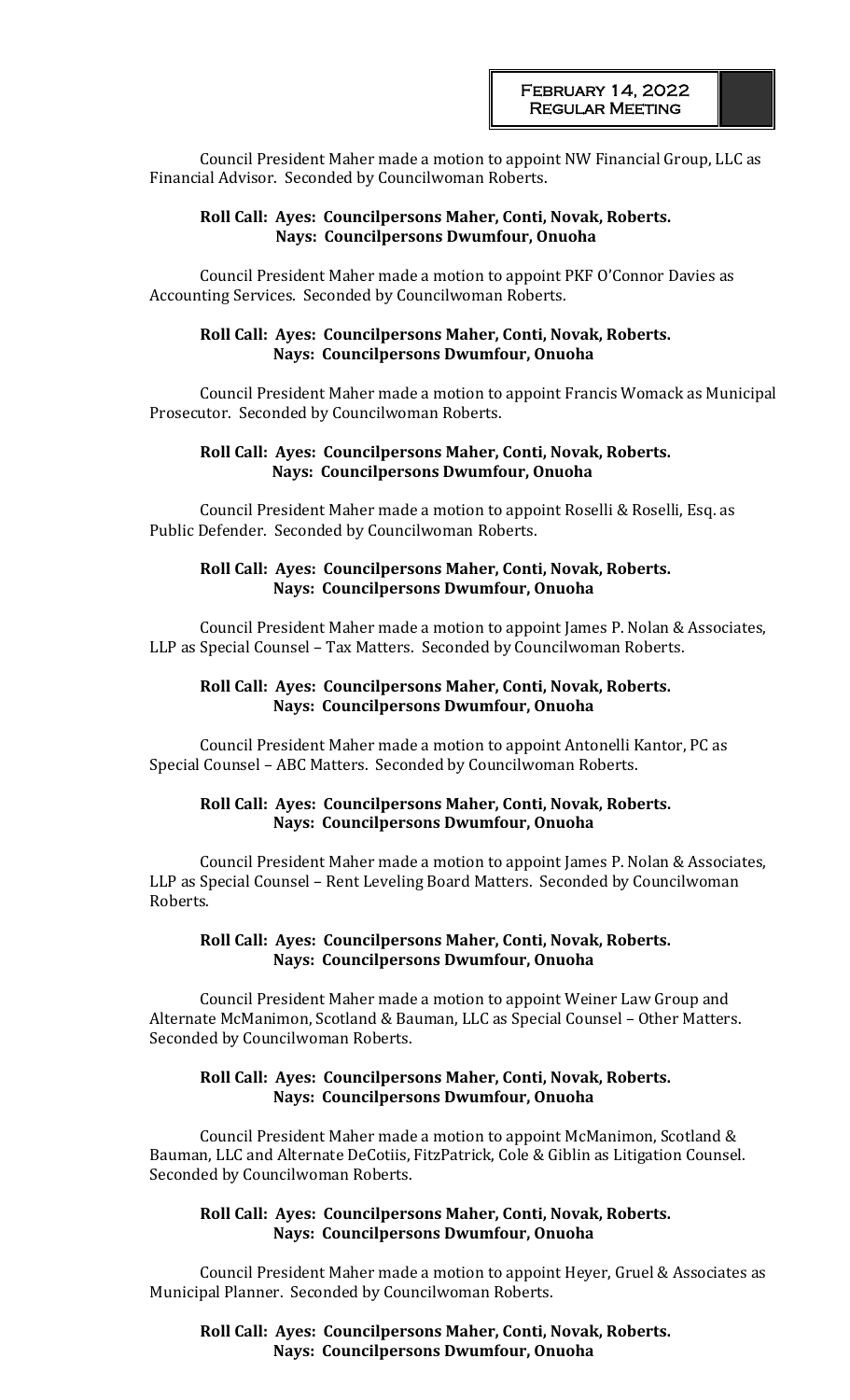#### Council President Maher made a motion to appoint DeCotiis, FitzPatrick, Cole & Giblin as Special Counsel – Water Matters. Seconded by Councilwoman Roberts. **Roll Call: Ayes: Councilpersons Maher, Conti, Novak, Roberts. Nays: Councilpersons Dwumfour, Onuoha**

Council President Maher made a motion to appoint USA Architects as Architect. Seconded by Councilwoman Roberts.

# **Roll Call: Ayes: Councilpersons Maher, Conti, Novak, Roberts. Nays: Councilpersons Dwumfour, Onuoha**

Council President Maher made a motion to appoint the following:

## **BOARD OF ADJUSTMENT**

| 4 Yr. Member     | <b>Anthony Esposito</b> |
|------------------|-------------------------|
| 4 Yr. Member     | Phil Emma               |
| $2 Yr$ . Alt. I  | Anthony Bella           |
| $2 Yr$ . Alt. II | Gary Lattanzi           |

Seconded by Councilwoman Roberts.

## **Roll Call: Ayes: Councilpersons Maher, Conti, Novak, Onuoha, Roberts. Nays: Councilpersons Dwumfour**

Council President Maher made a motion to appoint the following:

### **COMMISSION ON AGING**

| 3 Yr. Member                          | Kenneth Olchaskey |
|---------------------------------------|-------------------|
| 3 Yr. Non-Voting Member Patricia Dunn |                   |
| 3 Yr. Member                          | Joan Lehocky      |

Seconded by Councilwoman Roberts.

## **Roll Call: Ayes: Councilpersons Maher, Conti, Dwumfour, Novak, Roberts. Nays: Councilpersons Onuoha**

Council President Maher made a motion to appoint the following:

### **RECREATION ADVISORY BOARD**

| 3 Yr. Member | Edward Grella |
|--------------|---------------|
| 3 Yr. Member | Edna Ochenge  |

Seconded by Councilwoman Roberts.

## **Roll Call: Ayes: Councilpersons Maher, Conti, Novak, Roberts. Nays: Councilpersons Dwumfour, Onuoha**

Council President Maher made a motion to appoint the following:

### **COMMUNITY DEVELOPMENT BLOCK GRANT COMMITTEE**

3 Yr. Member Karen Bebert

Seconded by Councilwoman Roberts.

**Roll Call: Ayes: Councilpersons Maher, Conti, Novak, Roberts. Nays: Councilpersons Dwumfour, Onuoha**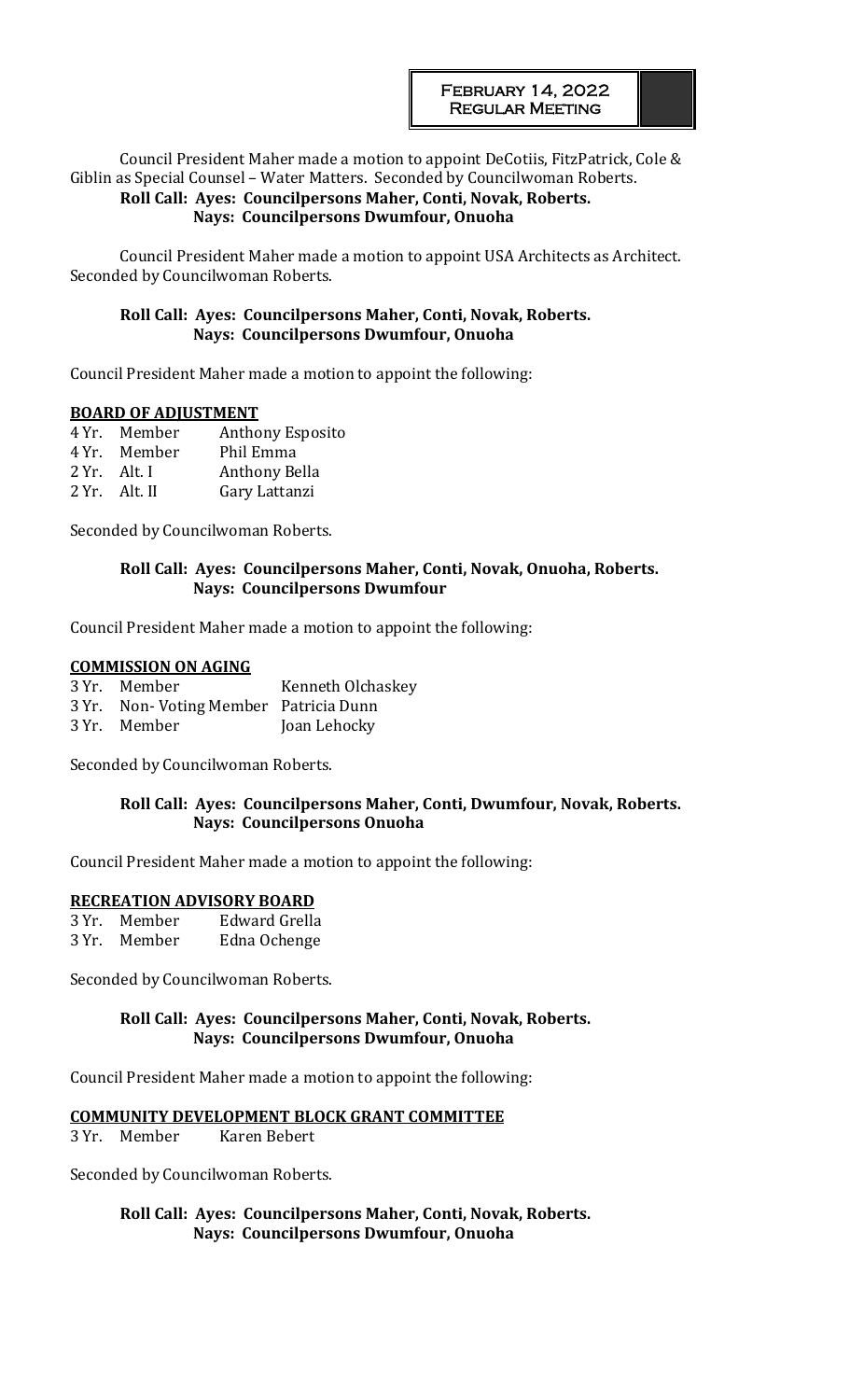#### **LIAISON TO BOARD OF ED**

1 Yr. Member Robert Bouthillette

Seconded by Councilwoman Roberts.

#### **Roll Call: Ayes: Councilpersons Maher, Conti, Novak, Roberts. Nays: Councilpersons Dwumfour, Onuoha**

Mayor appointed the following:

#### **LOCAL HISTORIAN**

3 Yr. Frank Terzino

Mayor asked if there are if there was a motion. Councilwoman Dwumfour moved the appointments. Seconded by Councilwoman Maher.

Roll Call: Councilpersons Dwumfour, Conti, Maher, Novak, Onuoha, Roberts, all ayes.

Mayor appointed the following:

### **SHADE TREE COMMISSION**

| 5 Yr. – Member | Anne Marie Kolb |
|----------------|-----------------|
| 5 Yr. – Alt. I | Edward Grella   |
| 5 Yr. Alt. II  | Michael Colaci  |

#### • **NEW BUSINESS:**

a) Clerk Morelos reported having received the Supplemental Debt Statement as of February 14, 2022, from CFO Denise Biancamano.

Councilwoman Novak moved the Supplemental Debt Statement be received and filed. Seconded by Councilwoman Maher.

Roll Call: Councilpersons Novak, Conti, Dwumfour, Maher, Onuoha, Roberts, all Ayes.

b) Introduction of the following ordinances:

#### **ORDINANCE # 02–22**

## **AN ORDINANCE AMENDING AND SUPPLEMENTING CHAPTER VII OF THE REVISED GENERAL ORDINANCES OF THE BOROUGH OF SAYREVILLE TO AMEND SECTION 7-16.7 Schedule F "PERMIT ONLY PARKING STREETS (Public Safety Committee – Co. Dwumfour – Public Hearing 2-28-22)**

Councilwoman Dwumfour moved the Ordinance be approved on first reading, advertise according to law and a Public Hearing be scheduled for February 28, 2022. Motion was seconded by Councilwoman Roberts.

Roll Call: Ayes: Councilpersons Dwumfour, Conti, Maher, Novak, Onuoha, Roberts.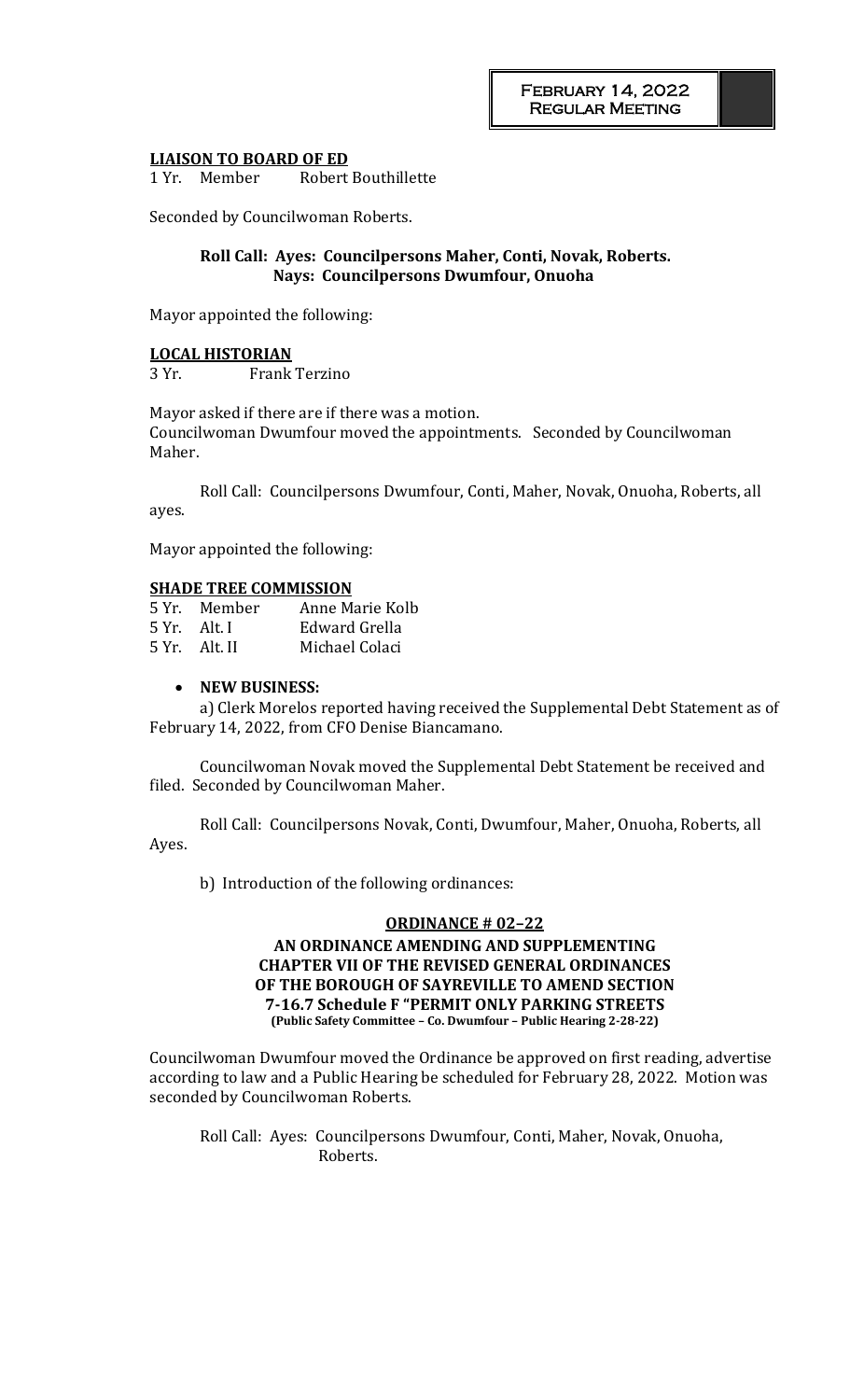#### **ORDINANCE # 03–22 AN ORDINANCE AMENDING AND SUPPLEMENTING CHAPTER VII OF THE REVISED GENERAL ORDINANCES OF THE BOROUGH OF SAYREVILLE TO AMEND SECTION 7-4.1 "TRUCKS OVER FOUR (4) TONS EXCLUDED FROM CERTAIN STREETS (Public Safety Committee – Co. Dwumfour – Public Hearing 2-28-22)**

Councilwoman Dwumfour moved the Ordinance be approved on first reading, advertise according to law and a Public Hearing be scheduled for February 28, 2022. Motion was seconded by Councilwoman Roberts.

Roll Call: Ayes: Councilpersons Dwumfour, Conti, Maher, Novak, Onuoha, Roberts.

# **ORDINANCE #04-22**

### **CALENDAR YEAR 2022 ORDINANCE TO EXCEED THE MUNICIPAL BUDGET APPROPRIATION LIMITS AND TO ESTABLISH A CAP BANK (N.J.S.A. 40A: 4-45.14) (Admin. & Finance Committee – Co. Novak – Public Hearing 2-28-22)**

Councilwoman Novak moved the Ordinance be approved on first reading, advertise according to law and a Public Hearing be scheduled for February 28, 2022. Motion was seconded by Councilwoman Roberts.

Roll Call: Ayes: Councilpersons Novak, Conti, Dwumfour, Maher, Onuoha, Roberts.

### **BOND ORDINANCE #05-22**

### **BOND ORDINANCE PROVIDING FOR WELL MAINTENANCE AND REDEVELOPMENT IN, BY AND FOR THE BOROUGH OF SAYREVILLE, NEW JERSEY, APPROPRIATING \$650,000 THEREFOR AND AUTHORIZING THE ISSUANCE OF \$650,000 BONDS OR NOTES OF THE BOROUGH FOR FINANCING PART OF SUCH APPROPRIATION (Admin. & Finance Committee – Co. Novak – Public Hearing 2-28-22)**

Councilwoman Novak moved the Ordinance be approved on first reading, advertise according to law and a Public Hearing be scheduled for February 28, 2022. Motion was seconded by Councilwoman Roberts.

Roll Call: Ayes: Councilpersons Novak, Conti, Dwumfour, Maher, Onuoha, Roberts.

#### **ORDINANCE #06-22 AN ORDINANCE AMENDING CHAPTER XVII "PARKS AND RECREATIONAL AREAS" OF THE REVISED GENERAL ORDINANCES OF THE BOROUGH OF SAYREVILLE (Sponsor – Co. Maher – Public Hearing 2-28-22)**

Councilwoman Maher moved the Ordinance be tabled. Motion was seconded by Councilwoman Roberts.

Roll Call: Ayes: Councilpersons Maher, Conti, Dwumfour, Novak, Onuoha, Roberts.

### **CONSENT AGENDA RESOLUTIONS**

Mayor Kilpatrick opened the meeting for any questions or comments on Consent Agenda Resolutions.

Those appearing were: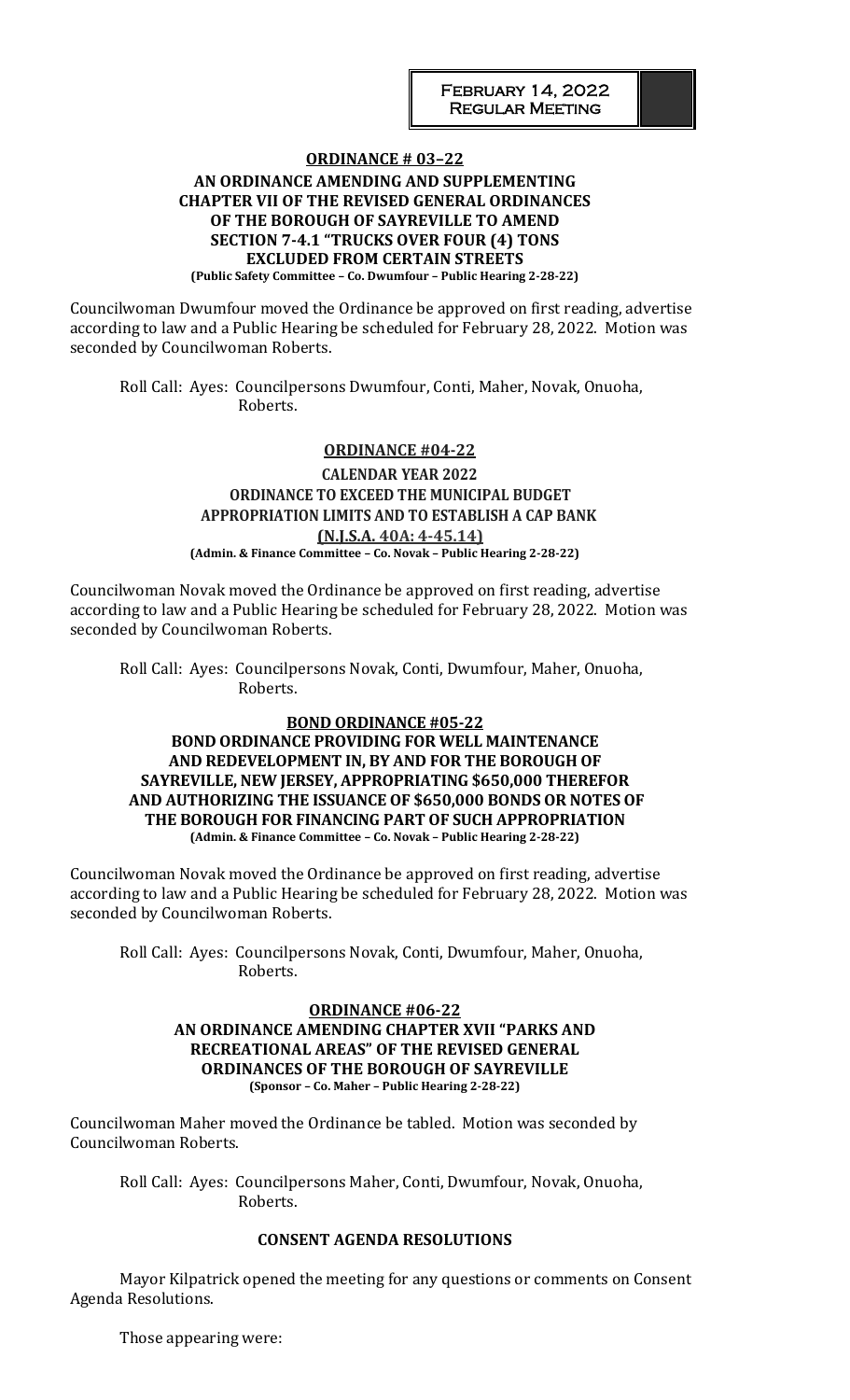- Taylor Bernosky, 71 Pulaski Avenue Ms. Bernosky questioned Resolution #2022-44. Response by Business Administrator Frankel.

- Jeff Smith, 185 Grove Street

Mr. Smith questioned Resolution #2022-28. He commented that this was not the system fire, first aid and police wanted in this town. Mr. Smith stated there are a lot of issues with this system and would like a better system.

Council President Maher made a motion to close the Public Portion and adopt the Consent Agenda Resolutions. Seconded by Councilwoman Roberts.

Roll Call: Councilpersons Maher, Conti, Dwumfour, Novak (abstained on 2022-26 and 2022-27), Onuoha, Roberts, all Ayes.

#### **RESOLUTION #2022-18**

**WHEREAS,** all bills submitted to the Borough of Sayreville covering services, work, labor and material furnished the Borough of Sayreville have been duly audited by the appropriate committee;

**NOW, THEREFORE, BE IT AND IT IS HEREBY RESOLVED** that all bills properly verified according to law and properly audited by the appropriate committees be and the same are hereby ordered to be paid by the appropriate Borough officials.

#### /s/ Victoria Kilpatrick, Mayor

| <u>/s/ Vincent Conti, Councilman</u>                                   | /s/ Mary J. Novak, Councilwoman                                |
|------------------------------------------------------------------------|----------------------------------------------------------------|
|                                                                        |                                                                |
| /s/ Eunice Dwumfour, Councilwoman                                      | /s/ Christian Onuoha, Councilman                               |
|                                                                        |                                                                |
| <u>/s/ Michele Maher, Councilwoman_</u><br>Michele Maher, Councilwoman | /s/ Donna Roberts, Councilwoman<br>Donna Roberts, Councilwoman |
|                                                                        |                                                                |

Reviewed by the Borough Attorney and is approved as to form and the Resolution satisfies all of the legal requirements for the Mayor's signature.

/s/ Michael R. DuPont, Borough Attorney

### **Bill list of February 14, 2022 in the amount of \$7,16,521.67 in a separate Bill List File for 2022 (See Appendix Bill List 2022-A for this date).**

#### **RESOLUTION #2022-19**

### **A RESOLUTION OF THE BOROUGH OF SAYREVILLE IN THE COUNTY OF MIDDLESEX, STATE OF NEW JERSEY, AWARDING THE CONTRACT FOR GRANT WRITING TO BRUNO ASSOCIATES, INC. OF CLIFTON, NJ**

**WHEREAS,** the Borough of Sayreville recognizes its need for the services of a Grant Writer for various programs available to the Borough;

**WHEREAS,** the wishes to award a non-fair and open contract to Bruno Associates Inc. of Clifton, NJ to engage its services; and

**WHEREAS,** the appropriate Borough Officials have reviewed and approved said contract; and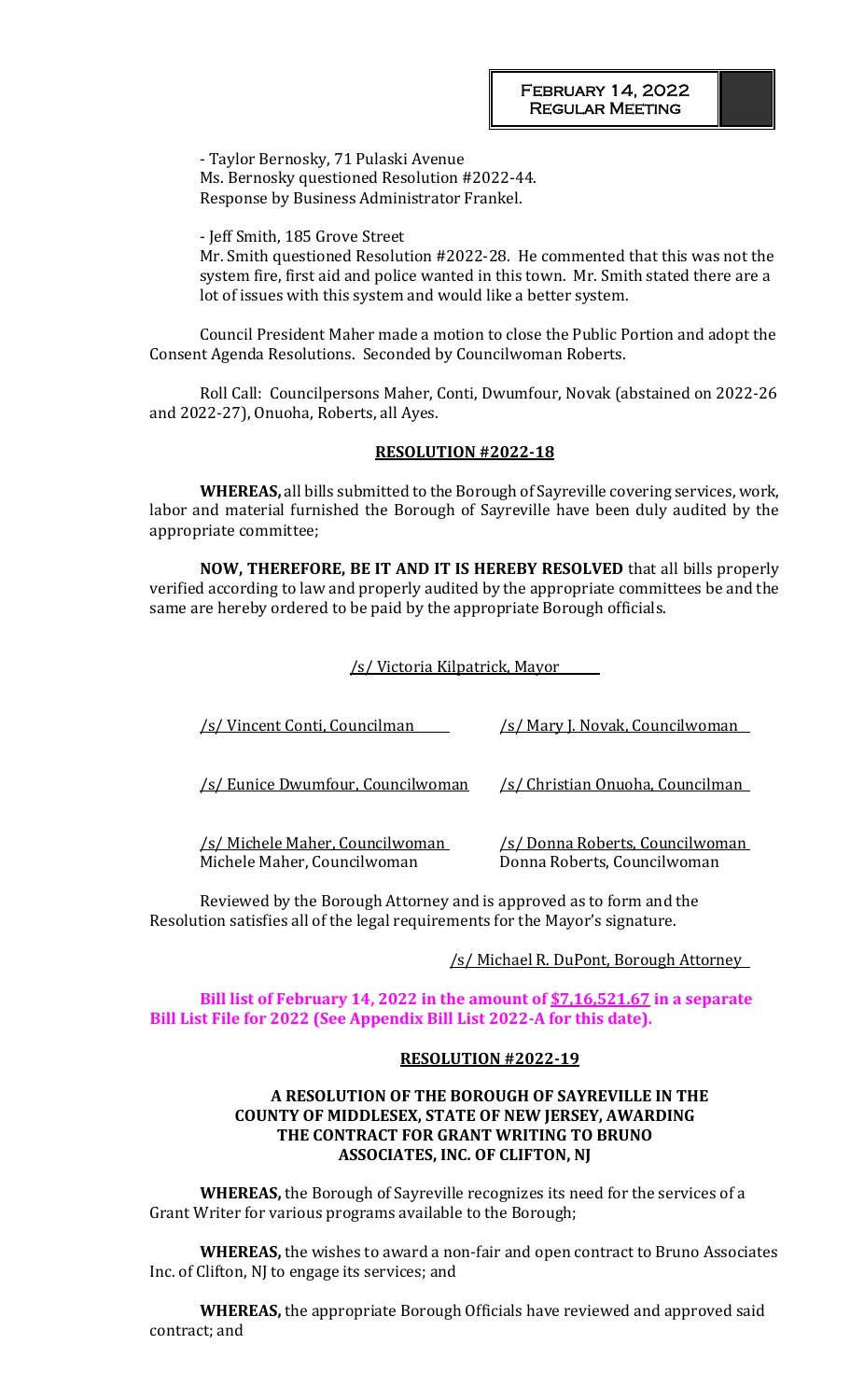**BE IT AND IT IS HEREBY RESOLVED** that the contract for Grant Writing be awarded to Bruno Associates Inc. of Clifton, NJ in an amount not to exceed \$40,000.00.

> /s/ Mary J. Novak, Councilwoman (Admin. & Finance Committee)

Reviewed by the Borough Attorney and is approved as to form and the Resolution satisfies all of the legal requirements for the Mayor's signature.

/s/ Michael R. DuPont, Borough Attorney

# **ATTEST: BOROUGH OF SAYREVILLE**

/s/ Jessica Morelos, RMC /s/ Victoria Kilpatrick Municipal Clerk Mayor

## **RESOLUTION #2022-20 RESOLUTION ACCEPTING AND ADOPTING THE CENTRAL JERSEY JOINT INSURANCE FUND'S 2022 SAFETY INCENTIVE PROGRAM**

**WHEREAS,** the Borough of Sayreville is a member of the Central Jersey Municipal Joint Insurance Fund (CENTRAL JIF); and

**WHEREAS,** it is the policy of the CENTRAL JJIF to achieve the best and most practical degree of freedom from accidents and/or injuries; and

**WHEREAS,** the CENTRAL JJIF endeavors to ensure that all of their members' employees, volunteers and public are provided with a safe and healthy environment, free from any recognized hazards; and

**WHEREAS,** the CENTRAL JJIF's Safety Committee is made up of representatives of the Fund's Municipalities, along with the professionals employed by the Fund; and

**WHEREAS,** the new program will assist all the Central JJIF members in becoming or maintaining compliance with all Public Employees Occupational Safety and Health (PEOSH) Requirements; and

**WHEREAS,** the CENTRAL JJIF has adopted the new 2022 SAFETY INCENTIVE PROGRAM which should succeed in providing a safe, healthful and pleasant environment; and

**NOW, THEREFORE, BE IT RESOLVED,** by the Borough of Sayreville, County of Middlesex, State of New Jersey that the Central Jersey Joint Insurance Fund SAFETY INCENTIVE PROGRAM be adopted by the Borough of Sayreville.

> /s/ Mary J. Novak, Councilwoman (Admin. & Finance Committee)

Reviewed by the Borough Attorney and is approved as to form and the Resolution satisfies all of the legal requirements for the Mayor's signature.

/s/ Michael R. DuPont, Borough Attorney

# **ATTEST: BOROUGH OF SAYREVILLE**

/s/ Jessica Morelos, RMC /s/ Victoria Kilpatrick Municipal Clerk Mayor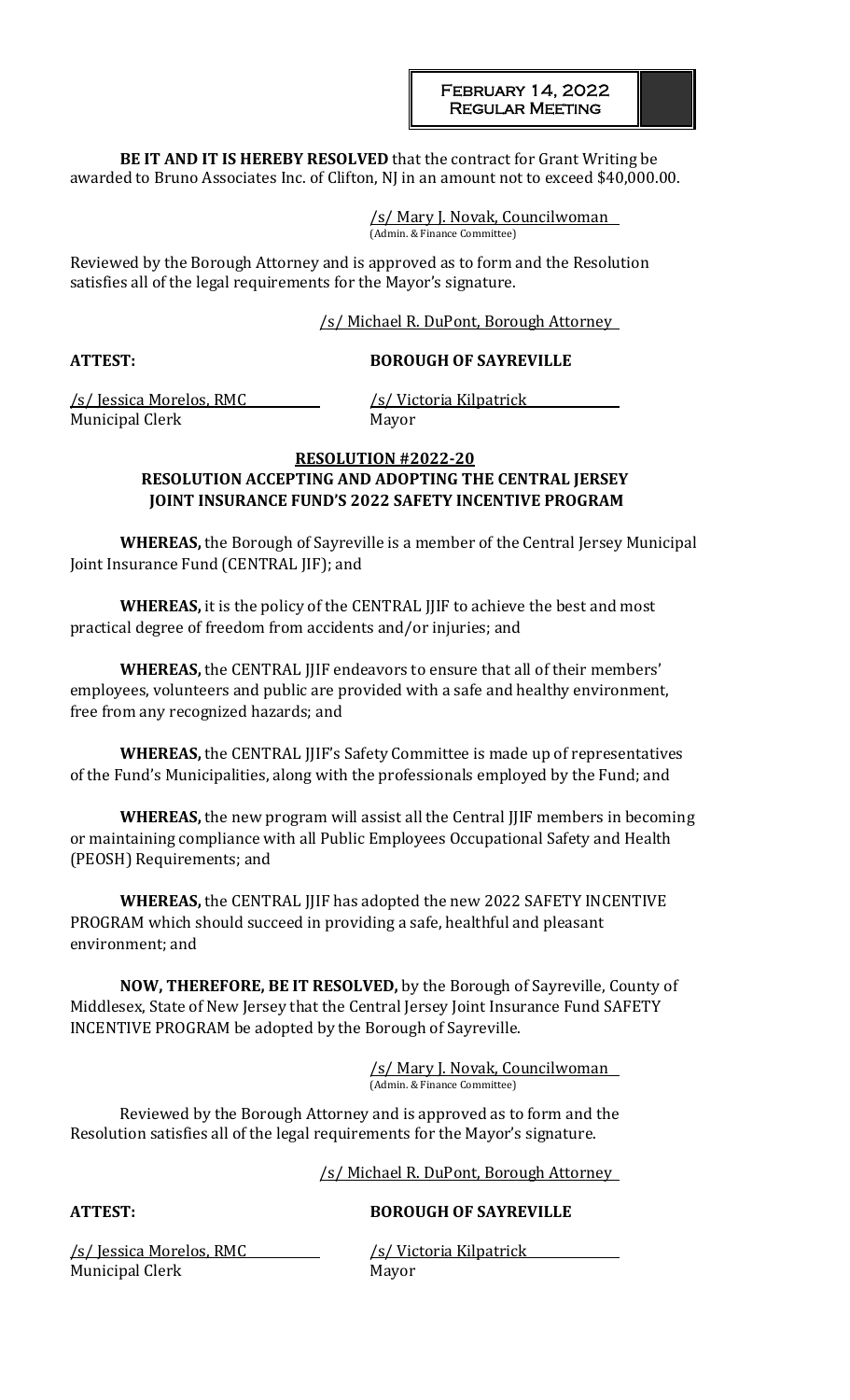## **RESOLUTION #2022-21 A RESOLUTION OF THE BOROUGH OF SAYREVILLE IN THE COUNTY OF MIDDLESEX, STATE OF NEW JERSEY, AUTHORIZING THE MAYOR AND BOROUGH CLERK TO EXECUTE A RISK MANAGEMENT CONSULTANT'S AGREEMENT WITH NORTH AMERICAN INSURANCE MANAGEMENT CORPORATION (NAIMC)**

**WHEREAS,** the Borough of Sayreville (the "Borough") is a member of the Central Jersey Joint Insurance Fund (JIF); and

**WHEREAS,** the Borough desires the services of a consultant to provide professional risk management services to be compensated by the JIF; and

**WHEREAS**, the Borough has determined that the Borough's needs may be met by North American Insurance Management Corporation in both a cost effective and comprehensive manner; and

**WHEREAS,** N.J.S.A. 40A:11-5(1)(m) provides for the purchase of insurance coverage and consultant services without the need for public bidding in accordance with the requirements for extraordinary un-specifiable services; and

**WHEREAS**, the Business Administrator has determined and certified in writing that the value of these services will exceed \$17,500.00, bringing the contract within the purview of P.L. 2004, c.19 as amended by P.L. 2004, c.51 (N.J.S.A. 19:44A-20.5 et seq.) and P.L. 2005, c.271 (N.J.S.A. 19:44A-20.26); and

**WHEREAS,** the term of this Contract shall be from January 1, 2022 through December 31, 2022, unless sooner terminated in accordance with law and the contract; and

**WHEREAS,** North American Insurance Management Corporation will complete and submit a Business Entity Disclosure Certification, which Certification will provides that no contributions have been made that would bar the award of these contracts pursuant to P.L. 2004, c.19 and, further, that no reportable contributions to municipal political or candidate committees of the elected officials of the Borough will be made through the term of these contracts; and

**WHEREAS,** North American Insurance Management Corporation will complete and submit the Political Contribution Disclosure Form required pursuant to P.L. 2005, c.271, **which form will be on file with the Municipal Clerk ten (10) days following to the adoption of this Resolution.**

**NOW, THEREFORE BE IT RESOLVED** by the Mayor and Council of the Borough of Sayreville as follows:

The recitals set forth above are hereby incorporated into the body of this Resolution as if set forth at length herein.

2. The Mayor or the Business Administrator of the Borough of Sayreville is hereby authorized to execute an agreement with North American Insurance Management commencing January 1, 2022 and terminating on December 31, 2022, which shall provide that all payment for the performance of the services contemplated thereunder shall be the responsibility of the Central Jersey Joint Insurance Fund; and

**BE IT FURTHER RESOLVED** that the award of the herein contract shall be published in the official newspaper of the Borough setting forth the "nature, duration, service, and amount of the contract" and a copy of the contract and this Resolution shall be on file in the office of the Borough Clerk for public inspection during regular business hours pursuant to  $N.I.S.A.$  40A:11-5(1)(a)(ii); and

**BE IT FURTHER RESOLVED** that this Resolution shall take effect immediately; and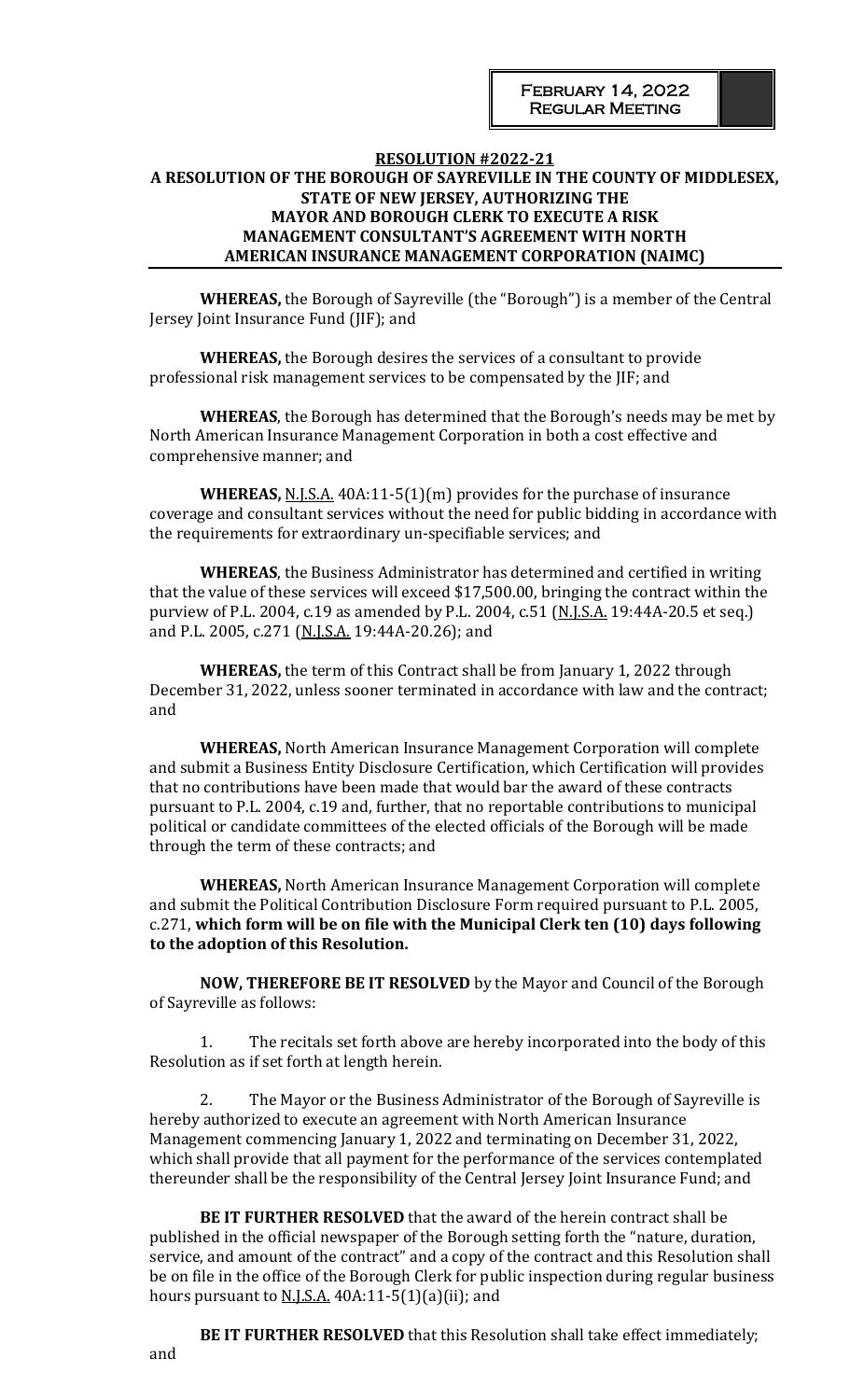**BE IT FURTHER RESOLVED** that the Business Entity Disclosure Certification, Political Contribution Disclosure Form, and the Determination of Value be placed on file with this Resolution.

> /s/ Mary J. Novak, Councilwoman (Admin. & Finance Committee)

Reviewed by the Borough Attorney and is approved as to form and the Resolution satisfies all of the legal requirements for the Mayor's signature.

#### /s/ Michael R. DuPont, Borough Attorney

#### **ATTEST: BOROUGH OF SAYREVILLE**

/s/ Jessica Morelos, RMC /s/ Victoria Kilpatrick Municipal Clerk Mayor

#### **RESOLUTION #2022-22**

### **A RESOLUTION TO AFFIRM THE BOROUGH OF SAYREVILLE'S CIVIL RIGHTS POLICY WITH RESPECT TO ALL OFFICIALS, APPOINTEES, EMPLOYEES, PROSPECTIVE EMPLOYEES, VOLUNTERS, INDEPENDENT CONTRACTORS, AND MEMBERS OF THE PUBLIC THAT COME INTO CONTACT WITH MUNICIPAL EMPLOYEES, OFFICIALS AND VOLUNTEERS**

**WHEREAS**, it is the policy of Borough of Sayreville (Borough) to treat the public, employees, prospective employees, appointees, volunteers and contractors in a manner consistent with all applicable civil rights laws and regulations including, but not limited to the Federal Civil Rights Act of 1964 as subsequently amended, the New Jersey Law against Discrimination, the Americans with Disabilities Act and the Conscientious Employee Protection Act, and

**WHEREAS,** the governing body of Borough of Sayreville has determined that certain procedures need to be established to accomplish this policy

**NOW, THEREFORE BE IT ADOPTED** by the Mayor and Council that:

**Section 1:** No official, employee, appointee or volunteer of the Borough by whatever title known, or any entity that is in any way a part of the Borough shall engage, either directly or indirectly in any act including the failure to act that constitutes discrimination, harassment or a violation of any person's constitutional rights while such official, employee, appointee volunteer, or entity is engaged in or acting on behalf of the Borough's business or using the facilities or property of the Borough

**Section 2:** The prohibitions and requirements of this resolution shall extend to any person or entity, including but not limited to any volunteer organization or inter-local organization, whether structured as a governmental entity or a private entity, that receives authorization or support in any way from the Borough to provide services that otherwise could be performed by the Borough.

**Section 3:** Discrimination, harassment and civil rights shall be defined for purposes of this resolution using the latest definitions contained in the applicable Federal and State laws concerning discrimination, harassment and civil rights.

**Section 4:** The Business Administrator shall establish written procedures for any person to report alleged discrimination, harassment and violations of civil rights prohibited by this resolution. Such procedures shall include alternate ways to report a complaint so that the person making the complaint need not communicate with the alleged violator in the event the alleged violator would be the normal contact for such complaints.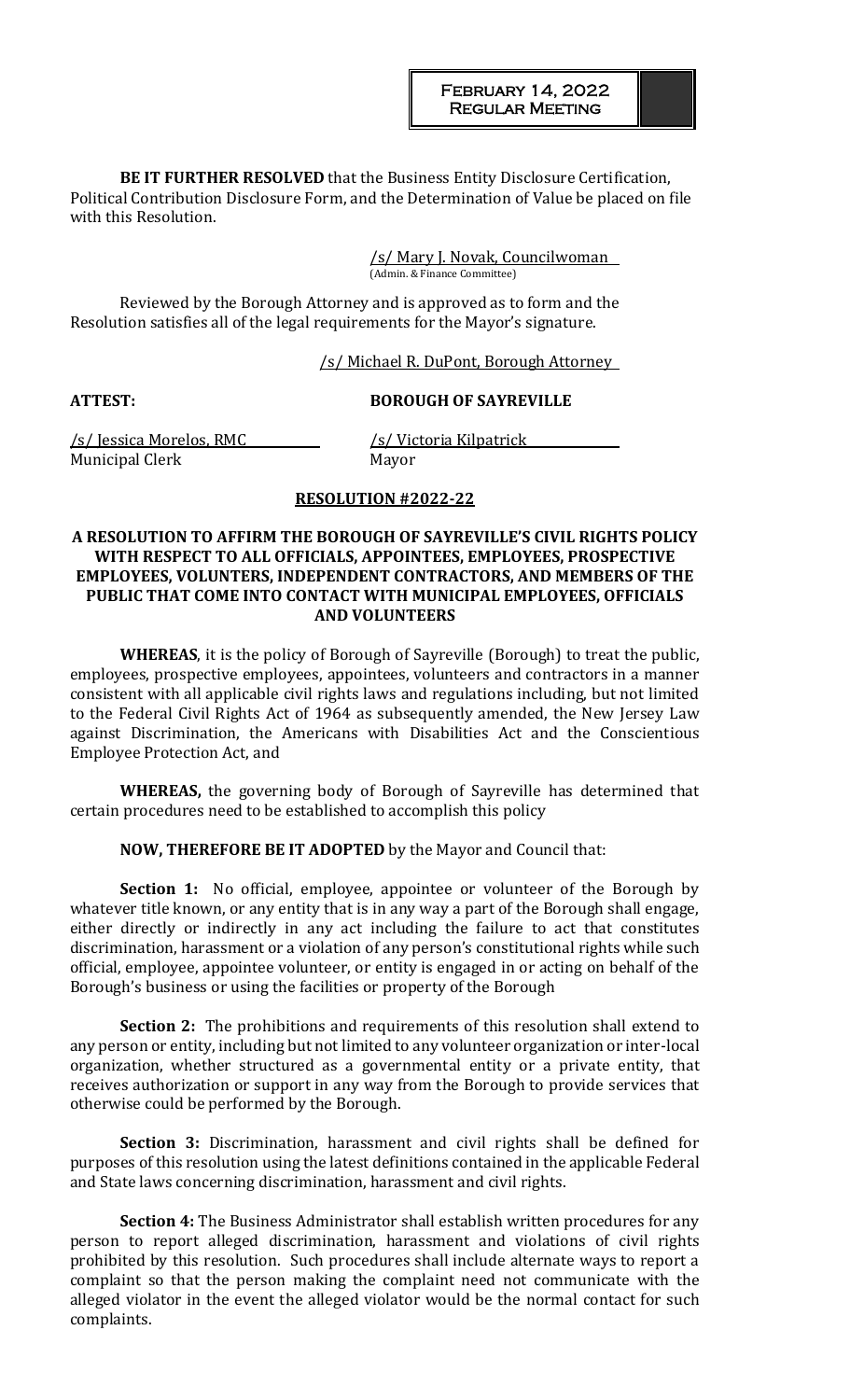**Section 5:** No person shall retaliate against any person who reports any alleged discrimination, harassment or violation of civil rights, provided however, that any person who reports alleged violations in bad faith shall be subject to appropriate discipline.

**Section 6:** The Business Administrator shall establish written procedures that require all officials, employees, appointees and volunteers of the Borough as well as all other entities subject to this resolution to periodically complete training concerning their duties, responsibilities and rights pursuant to this resolution.

**Section 7:** The Business Administrator shall establish a system to monitor compliance and shall report at least annually to the governing body the results of the monitoring.

**Section 8:** At least annually, the Business Administrator shall cause a summary of this resolution and the procedures established pursuant to this resolution to be communicated within the Borough. This communication shall include a statement from the governing body expressing its unequivocal commitment to enforce this resolution. This summary shall also be posted on the Borough of Sayreville's web site.

**Section 9:** This resolution shall take effect immediately.

**Section 10:** A copy of this resolution shall be published in the official newspaper of the Borough of Sayreville in order for the public to be made aware of this policy and the Borough's commitment to the implementation and enforcement of this policy.

> /s/ Mary J. Novak, Councilwoman (Admin. & Finance Committee)

Reviewed by the Borough Attorney and is approved as to form and the Resolution satisfies all of the legal requirements for the Mayor's signature.

/s/ Michael R. DuPont, Borough Attorney

**ATTEST: BOROUGH OF SAYREVILLE**

/s/ Jessica Morelos, RMC /s/ Victoria Kilpatrick Municipal Clerk Mayor

### **RESOLUTION #2022-23**

**BE IT RESOLVED** that the proper Borough officials are hereby authorized to

award a non-fair and open contract to Tracepoint of Fredricksburg, VA for IT

Managed Threat Services for the Borough of Sayreville in an amount not to exceed

\$24,090.00.

/s/ Mary J. Novak, Councilwoman (Admin. & Finance Committee)

Reviewed by the Borough Attorney and is approved as to form and the Resolution satisfies all of the legal requirements for the Mayor's signature.

/s/ Michael R. DuPont, Borough Attorney

# **ATTEST: BOROUGH OF SAYREVILLE**

/s/ Jessica Morelos, RMC /s/ Victoria Kilpatrick Municipal Clerk Mayor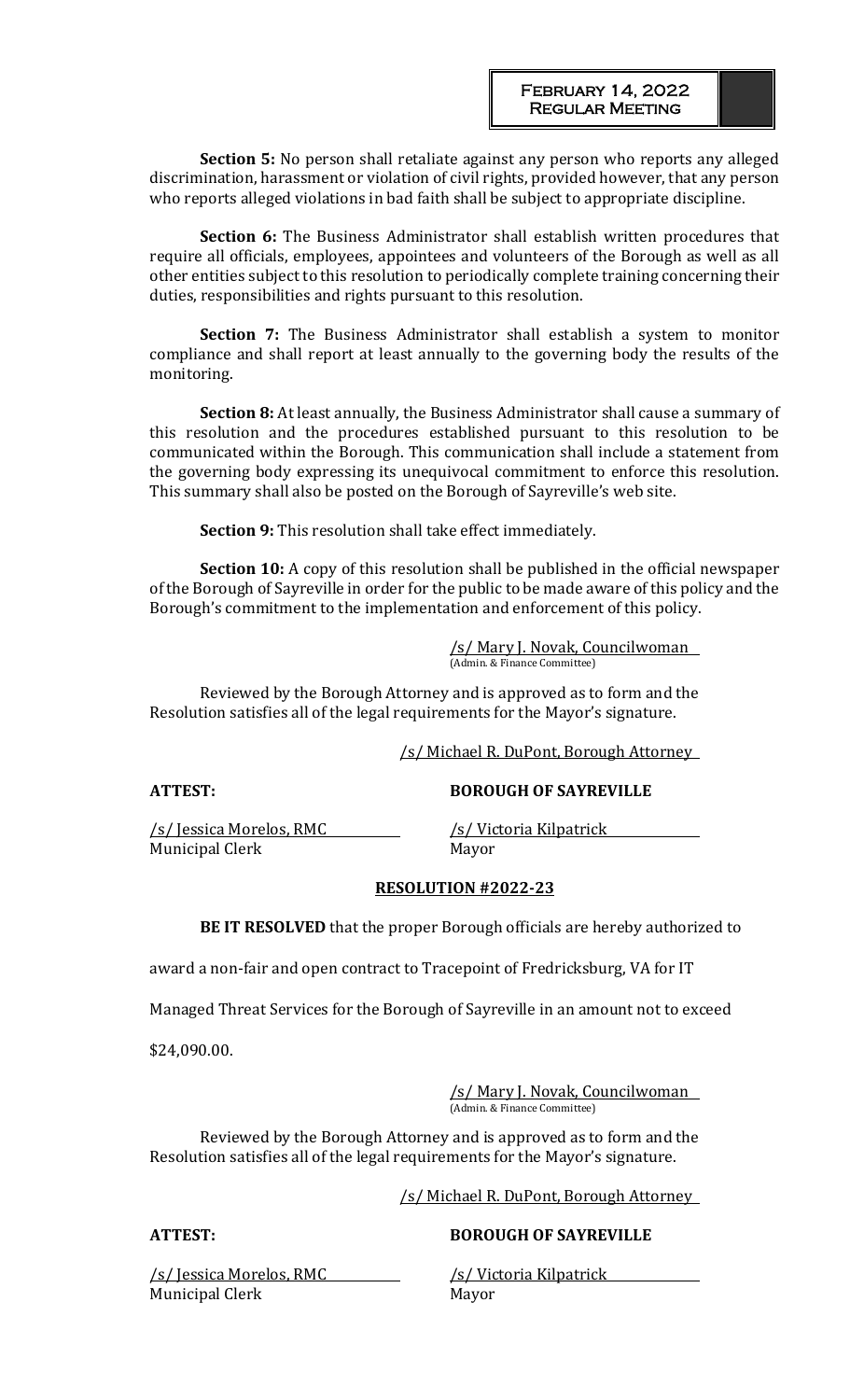### **RESOLUTION #2022-24**

**BE IT AND IT IS HEREBY RESOLVED** that the Borough Engineer is hereby

authorized and directed to prepare plans and specifications for the Installation of

Cellular Antennae on the Pulaski Avenue Water Tank at a fee not to exceed

\$9,500.00 and upon approval of said plans and specifications the Borough Clerk is

also authorized to advertise for the receipt of bids.

/s/ Mary J. Novak, Councilwoman (Admin. & Finance Committee)

Reviewed by the Borough Attorney and is approved as to form and the Resolution satisfies all of the legal requirements for the Mayor's signature.

/s/ Michael R. DuPont, Borough Attorney

# **ATTEST: BOROUGH OF SAYREVILLE**

/s/ Jessica Morelos, RMC /s/ Victoria Kilpatrick Municipal Clerk Mayor

# **RESOLUTION #2022-25**

## **BOROUGH OF SAYREVILLE, COUNTY OF MIDDLESEX, STATE OF NEW JERSEY RESOLUTION AUTHORING CONTINUED PARTICIPATION IN THE DEFENSE LOGISTICS AGENCY, LAW ENFORCEMENT SUPPORT OFFICE, 1033 PROGRAM TO ENABLE THE SAYREVILLE POLICE DEPARTMENT TO REQUEST AND ACQUIRE EXCESS DEPARTMENT OF DEFENSE EQUIPMENT**

**WHEREAS**, the United States Congress authorized the Defense Logistics Agency (DLA) Law Enforcement Support Office (LESO) 1033 Program to make use of excess Department of Defense personal property by making that personal property available to municipal, county and State law enforcement agencies (LEAs); and

**WHEREAS**, DLA rules mandate that all equipment acquired through the 1033 Program remain under the control of the requesting LEA; and

**WHEREAS**, participation in the 1033 Program allows municipal and county LEAs to obtain property they might not otherwise be able to afford in order to enhance community preparedness, response, and resiliency; and

**WHEREAS**, although property is provided through the 1033 Program at no cost to municipal and county LEAs, these entities are responsible for the costs associated with delivery, maintenance, fueling, and upkeep of the property, and for specialized training on the operation of any acquired property; and

**WHEREAS**, N.J.S.A. 40A:5‐30.2 requires that the governing body of the municipality or county approve, by a majority of the full membership, both enrollment in, and the acquisition of any property through, the 1033 Program; and

**NOW THEREFORE BE IT RESOLVED** by the *MAYOR AND COUNCIL* of the *BOROUGH OF SAYREVILLE* that the **SAYREVILLE POLICE DEPARTMENT** is hereby authorized to enroll in the 1033 Program for no more than a one‐year period, with authorization to participate terminating on December 31, 2022 and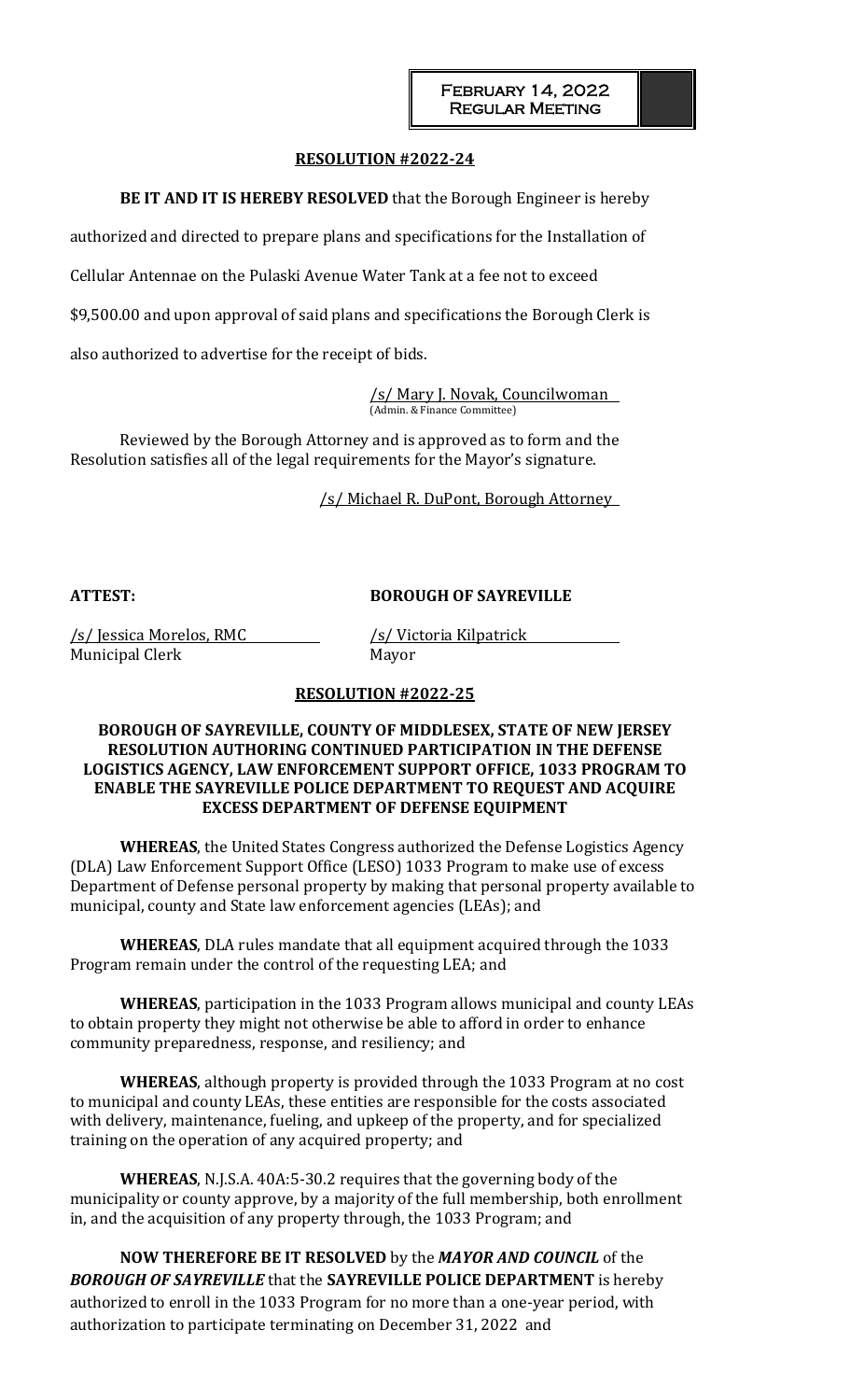**NOW THEREFORE BE IT FURTHER RESOLVED** that *BOROUGH OF SAYREVILLE*  **POLICE DEPARTMENT** is hereby authorized to acquire items of non-controlled property designated "DEMIL A," which may include office supplies, office furniture, computers, electronic equipment, generators, field packs, non‐military vehicles, clothing, traffic and transit signal systems, exercise equipment, farming and moving equipment, storage devices and containers, tools, medical and first aid equipment and supplies, personal protection equipment and supplies, construction materials, lighting supplies, beds and sleeping mats, wet and cold weather equipment and supplies, respirators, binoculars, and any other supplies or equipment of a non‐military nature identified by the LEA, if it shall become available in the period of time for which this resolution authorizes, based on the needs of the *BOROUGH OF SAYREVILLE* without restriction; and

**NOW THEREFORE BE IT FURTHER RESOLVED** that *THE BOROUGH OF*  **SAYREVILLE POLICE DEPARTMENT** is hereby authorized to acquire the following "DEMIL B through Q" property, if it shall become available in the period of time for which this resolution authorizes: (See attached list)

**BE IT FURTHER RESOLVED** that the *BOROUGH OF SAYREVILLE LEA Official*  shall develop and implement a full training plan and policy for the maintenance and use of the acquired property; and

**BE IT FURTHER RESOLVED** that the *BOROUGH OF SAYREVILLE LEA OFFICAL*  shall provide a quarterly accounting of all property obtained through the 1033 Program which shall be available to the public upon request; and

**BE IT FURTHER RESOLVED** that this resolution shall take effect January 1, 2022 and shall be valid to authorize requests to acquire "DEMIL A" property and "DEMIL B through Q" property that may be made available through the 1033 Program during the period of time for which this resolution authorizes; with Program participation and all property request authorization terminating on December 31, 2022.

> /s/ Eunice Dwumfour, Councilwoman (Public Safety Committee)

Reviewed by the Borough Attorney and is approved as to form and the Resolution satisfies all of the legal requirements for the Mayor's signature.

/s/ Michael R. DuPont, Borough Attorney

# **ATTEST: BOROUGH OF SAYREVILLE**

/s/ Jessica Morelos, RMC /s/ Victoria Kilpatrick Municipal Clerk Mayor

# **RESOLUTION #2022-26**

**BE IT RESOLVED** that the proper borough officials are hereby authorized to sign a Collective Bargaining Agreement with the following:

• Sayreville P.B.A. Local #98 – Patrolmen; and

**BE IT FURTHER RESOLVED** that the said contract shall be for a five (5) year period commencing January 1, 2021 to December 31, 2025 and that said Agreements shall be in accordance with the terms and Conditions of the "Memorandum of Agreement" dated November 8, 2021.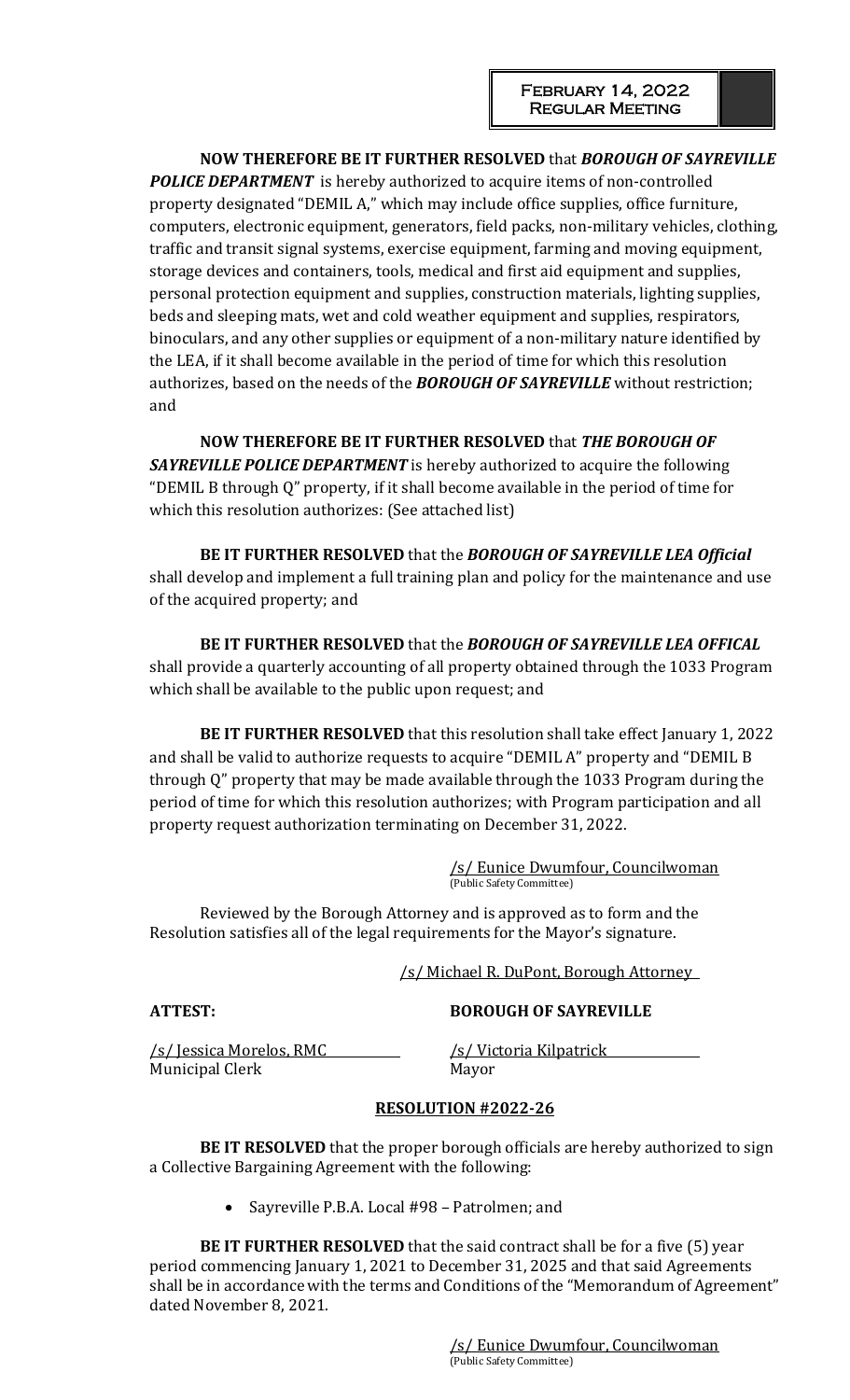Reviewed by the Borough Attorney and is approved as to form and the Resolution satisfies all of the legal requirements for the Mayor's signature.

#### /s/ Michael R. DuPont, Borough Attorney

# **ATTEST: BOROUGH OF SAYREVILLE**

Municipal Clerk Mayor

/s/ Jessica Morelos, RMC /s/ Victoria Kilpatrick

### **RESOLUTION #2022-27**

**BE IT RESOLVED** that the proper borough officials are hereby authorized to sign a Collective Bargaining Agreement with the following:

• Sayreville P.B.A. Local #98 – Sergeants and Lieutenants; and

**BE IT FURTHER RESOLVED** that the said contract shall be for a five (5) year period commencing January 1, 2021 to December 31, 2025 and that said Agreements shall be in accordance with the terms and Conditions of the "Memorandum of Agreement" dated November 8, 2021.

> /s/ Eunice Dwumfour, Councilwoman (Public Safety Committee)

Reviewed by the Borough Attorney and is approved as to form and the Resolution satisfies all of the legal requirements for the Mayor's signature.

/s/ Michael R. DuPont, Borough Attorney

**ATTEST: BOROUGH OF SAYREVILLE**

/s/ Jessica Morelos, RMC /s/ Victoria Kilpatrick Municipal Clerk Mayor

### **RESOLUTION #2022-28**

**BE IT RESOLVED** that the proper Borough officials are hereby authorized to

award a contract to Tactical Public Safety of West Berlin, NJ for Annual Radio

System and Pager Maintenance through NJ State Contract T0109/A83932 in an

amount not to exceed \$80,250.09.

/s/ Eunice Dwumfour, Councilwoman (Public Safety Committee)

Reviewed by the Borough Attorney and is approved as to form and the Resolution satisfies all of the legal requirements for the Mayor's signature.

/s/ Michael R. DuPont, Borough Attorney

## **ATTEST: BOROUGH OF SAYREVILLE**

/s/ Jessica Morelos, RMC /s/ Victoria Kilpatrick Municipal Clerk Mayor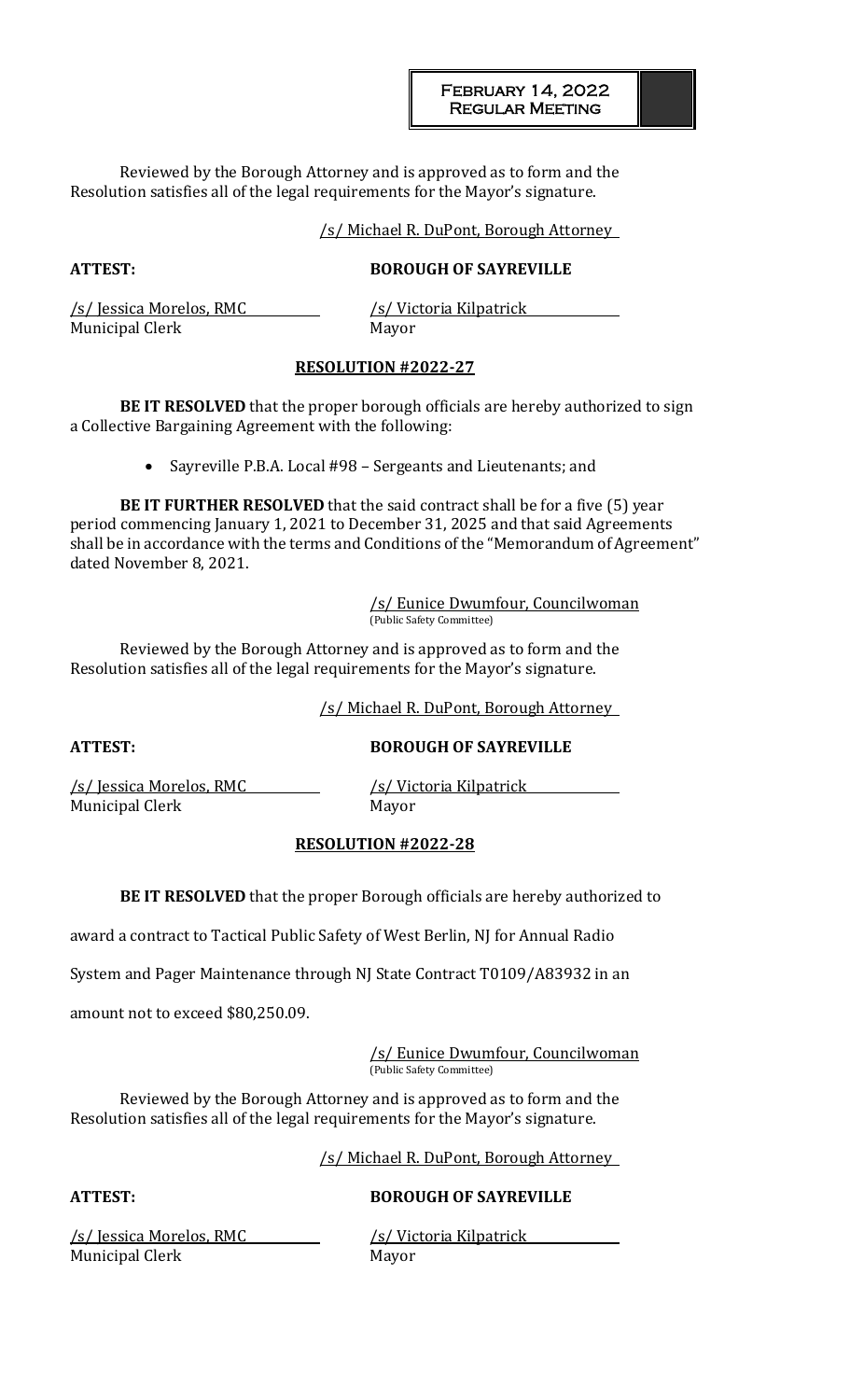## **RESOLUTION #2022-29**

**BE IT RESOLVED** that the proper Borough officials are hereby authorized to

award a non-fair and open contract to EnviroClean Janitorial Services, LLC of

Sayreville, NJ for Janitorial Services at the Police Department in an amount not to

exceed \$43,000.00.

/s/ Eunice Dwumfour, Councilwoman (Public Safety Committee)

Reviewed by the Borough Attorney and is approved as to form and the Resolution satisfies all of the legal requirements for the Mayor's signature.

/s/ Michael R. DuPont, Borough Attorney

**ATTEST: BOROUGH OF SAYREVILLE**

/s/ Jessica Morelos, RMC /s/ Victoria Kilpatrick Municipal Clerk Mayor

## **RESOLUTION #2022-30**

**WHEREAS**, on February 8, 2021 the Borough of Sayreville awarded a contract for the collection and disposal of e-waste recycling services to GreenChip Recycling, Inc.; and

**WHEREAS,** said agreement, expired on December 31, 2021; and

**WHEREAS,** the Borough of Sayreville is desirous of exercising its right to renew the contract agreement for an additional two (2) year period and that the 2021 pricing be extended through 2023; and

**WHEREAS,** GreenChip Recyling, Inc., has indicated their interest in extending their terms of the aforesaid contract for an additional two (2) year period;

**NOW, THEREFORE, BE IT RESOLVED** by the Mayor and Council of the Borough of Sayreville that the terms and conditions of the current contract with the abovecaptioned supplier for Collection and Disposal of Electronic Waste Recyclables is hereby renewed for an additional two year period at no additional increase in price.

> /s/ Vincent Conti, Councilman (Public Works Committee)

Reviewed by the Borough Attorney and is approved as to form and the Resolution satisfies all of the legal requirements for the Mayor's signature.

/s/ Michael R. DuPont, Borough Attorney

### **ATTEST: BOROUGH OF SAYREVILLE**

/s/ Jessica Morelos, RMC /s/ Victoria Kilpatrick Municipal Clerk Mayor

# **RESOLUTION #2022-31**

**A RESOLUTION OF THE BOROUGH OF SAYREVILLE IN THE COUNTY OF MIDDLESEX, STATE OF NEW JERSEY, GRANTING AN EXEMPTION TO SAYREVILLE SEAPORT ASSOCIATES URBAN RENEWIAL, L.P., TO PERMIT THE OPENING OF THE MAIN STREET EXTENSION LESS THAN THREE YEARS AFTER THE ROADWAY WAS LAST RESURFACED, PURSUANT TO SAYREVILLE BOROUGH CODE SECTION 13-1.1(b)(3).**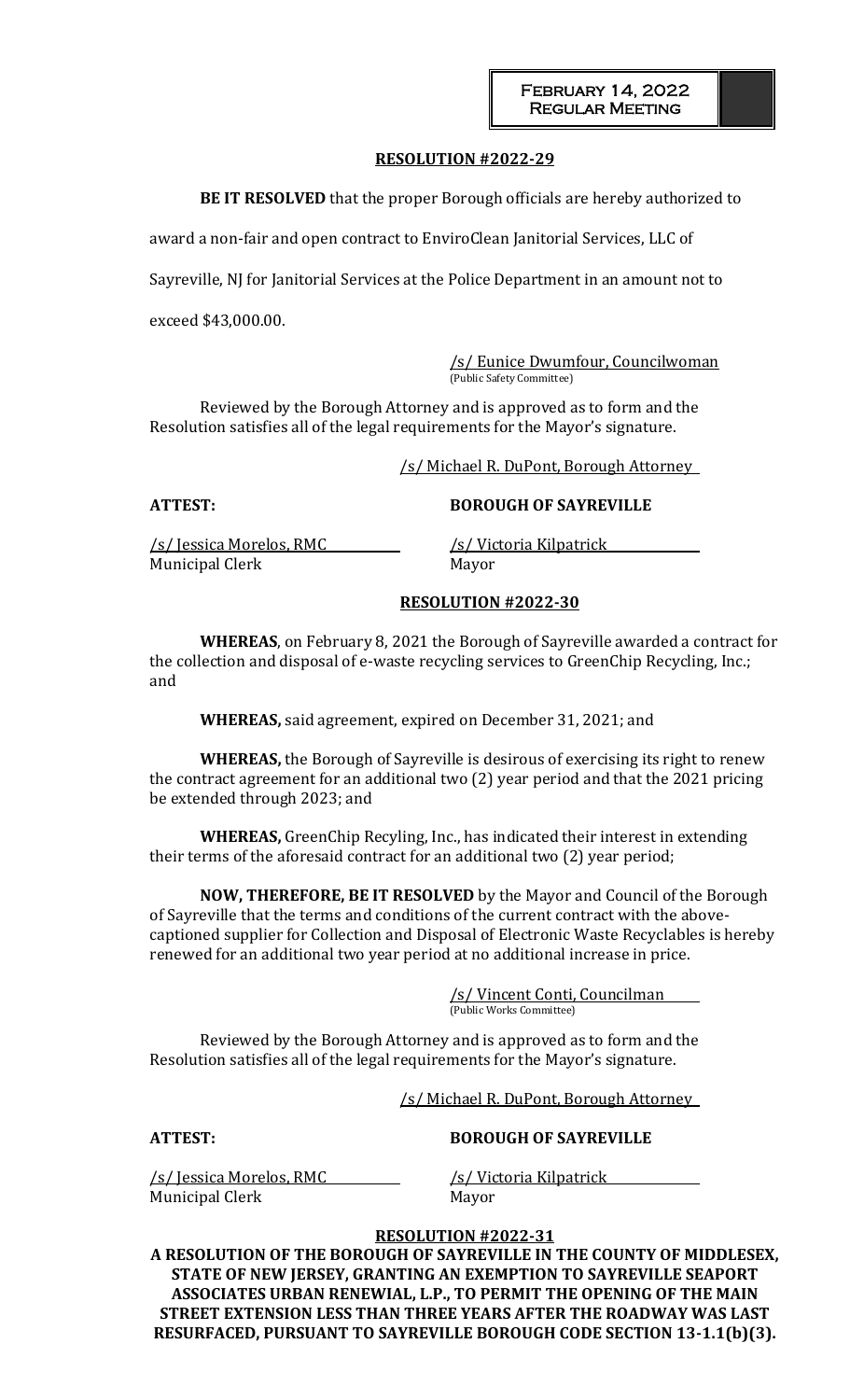**WHEREAS**, the Borough of Sayreville Code generally prohibits the opening of a road for a period of three (3) years after a road has been resurfaced or reconstructed; and

**WHEREAS**, Borough of Sayreville Code Section 13-1.1(b)(3) provides a process, upon written request of the applicant, by which the Mayor and Borough Council may grant exemptions to allow the opening of a road fewer than three (3) years after resurfacing or reconstruction; and

**WHEREAS**, pursuant to Section 13-1.1(b)(3), once received, said request for an exemption will be considered at the next regularly scheduled session of the Mayor and Borough Council and if the Mayor and Borough Council determine that the applicant has established good cause or undue hardship said exemption may be approved by resolution of the Mayor and Borough Council; and

**WHEREAS**, Sayreville Seaport Associates Urban Renewal, L.P. ("SSA") has requested an exemption from Sayreville Borough Code Section 13-1.1(b)(3) to permit the opening of the Main Street Extension less than three years after the roadway was last resurfaced; and

**WHEREAS,** in accordance with the Amended and Restated Master Redevelopment Agreement between the Sayreville Economic and Redevelopment Agency ("SERA") and SSA dated June 10, 2021, SSA, as the designated Master Developer, is required to extend the existing municipal water main supply into the Sayreville Waterfront Redevelopment Area; and

**WHEREAS,** as per Borough of Sayreville standards, water main lines are to be placed within primary road rights-of-way; and

**WHEREAS**, one of the municipal water supply connections (the "Water Line Segment") for the Waterfront Redevelopment Area will need to cross the Main Street Extension in the vicinity of Peter Fisher Boulevard as illustrated on the "Water Main Connection Construction Plan for Riverton Village, Phase I, Parcel C", annexed hereto as Exhibit A; and

**WHEREAS**, the Water Line Segment crosses over top of the existing South Bay Force Main (the "SBFM") which extends the entire width of the Waterfront Redevelopment Area frontage along Main Street Extension; and

**WHEREAS,** the SBFM is a 34year old critical piece of sanitary sewer infrastructure serving the Borough of Sayreville which delivers between 2 and 7 million gallons of raw sewage per day; and

**WHEREAS,** at the recommendation of the Middlesex County Utility Authority, to avoid potential service disruptions, loss of pumping services and accidental release of raw sewage, the municipal water supply extension by SSA into the Waterfront Redevelopment Area must be designed, engineered, and constructed in a manner such that no movement or structural loading be imposed upon the SBFM; and

**WHEREAS,** other than the proposed Water Line Segment, there is no practical alternative route for the Waterfront Redevelopment Area water supply to avoid a perpendicular crossing with the existing operational SBFM; and

**WHEREAS,** SSA is actively pursuing commercial development with various users, tenants and potential leaseholders who, along with their lenders, all require that the necessary utilities, (including supply for domestic water, fire hydrants and firefighting equipment) be in place and functional prior to committing to the Waterfront Redevelopment Area Project; and

**WHEREAS**, SSA submits that good cause exists for this exemption request, as the opening of the Main Street Extension is essential for the timely installation of a Water Line Segment that is necessary to serve the Waterfront Redevelopment Area.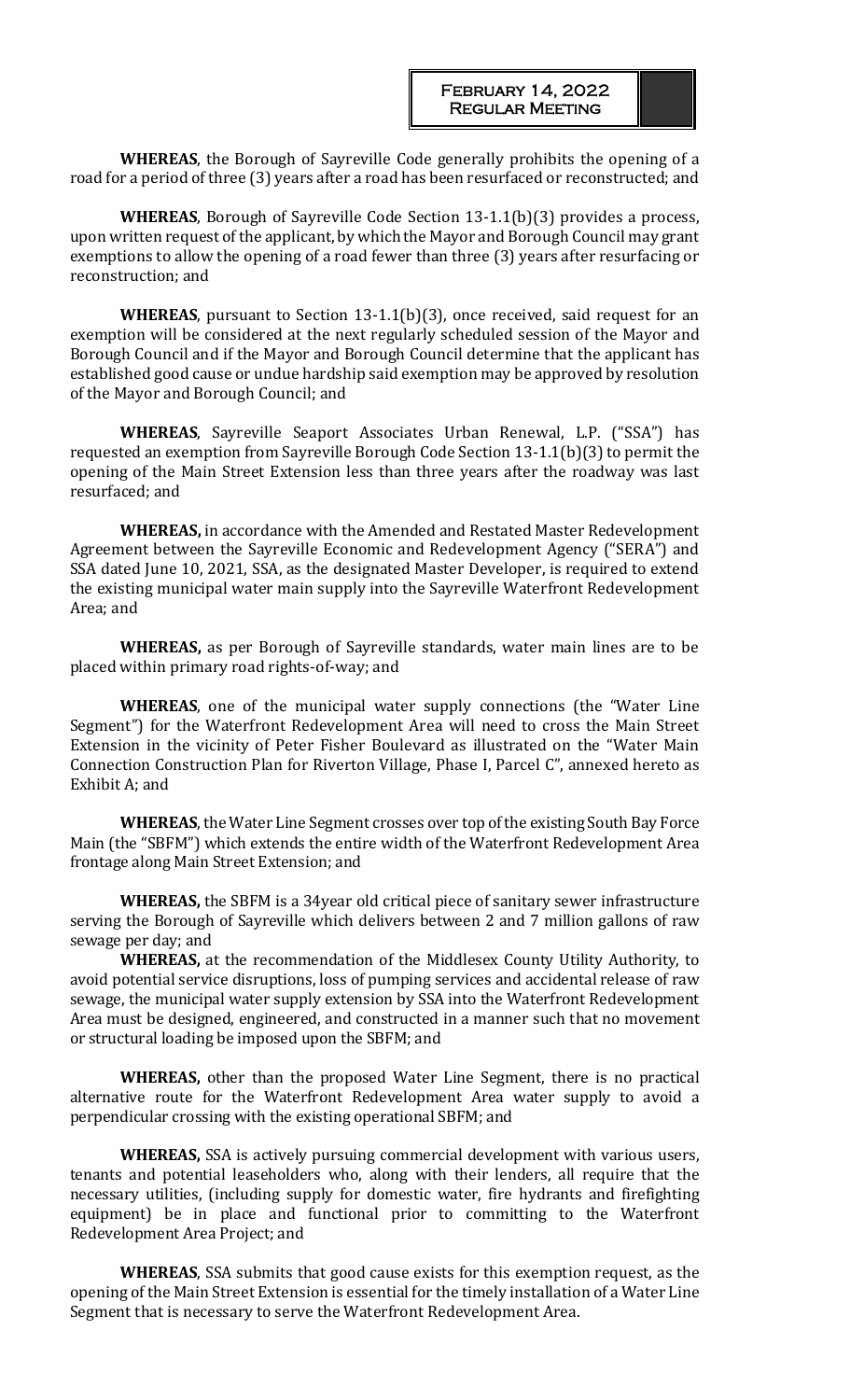**THEREFORE, BE IT AND IT IS HEREBY RESOLVED** that the Governing Body of the Borough of Sayreville, County of Middlesex and State of New Jersey directs as follows:

- 1. The Governing Body of the Borough of Sayreville hereby finds that there is good cause to grant Sayreville Seaport Associates Urban Renewal, L.P.'s request for an exemption from Sayreville Borough Code Section 13-1.1(b) to permit the opening of the Main Street Extension less than three years after the roadway was last resurfaced.
- 2. Sayreville Seaport Associates Urban Renewal, L.P. will suffer undue hardship if said exemption is not granted.
- 3. Sayreville Seaport Associates Urban Renewal, L.P.'s Code Section 13-1.1(b)(3) exemption request is hereby approved by passage of this Resolution.

/s/ Vincent Conti, Councilman (Public Works Committee)

Reviewed by the Borough Attorney and is approved as to form and the Resolution satisfies all of the legal requirements for the Mayor's signature.

/s/ Michael R. DuPont, Borough Attorney

**ATTEST: BOROUGH OF SAYREVILLE**

/s/ Jessica Morelos, RMC /s/ Victoria Kilpatrick Municipal Clerk Mayor

# **RESOLUTION #2022-32**

# **A RESOLUTION AUTHORIZING THE USE OF THE COMPETITIVE CONTRACTING PROCESS AND THE ISSUANCE OF A REQUEST FOR PROPOSALS FOR GROUNDS-KEEPING OF VARIOUS BOROUGH PROPERTIES AND ATHLETIC FIELDS**

**WHEREAS,** the Borough of Sayreville seeks to acquire proposals for Groundskeeping of Various Borough Properties and Athletic Fields as authorized by P.L. 2007, c. 348; and

**WHEREAS,** under the Local Public Contracts Law, specifically, N.J.S.A. 40A:11-4.1, in lieu of public bidding, competitive contracting may be used for the operation of concessions; and

**WHEREAS,** pursuant to law, the use of competitive contracting must be authorized by resolution,

**NOW, THEREFORE, BE IT RESOLVED,** by the Borough Council of the Borough of Sayreville that the Business Administrator and other proper Borough officials are hereby authorized to utilize the competitive contracting process permitted under N.J.S.A. 40A:11-4.1 et seq. in procuring proposals for Grounds-Keeping of Various Borough Properties and Athletic Fields by P.L. 2007, c. 348.

**BE IT FURTHER RESOLVED**, that pursuant to **N.J.S.A.** 40A:11-4.5, the Borough Clerk is directed to publish notice of the availability of the request for proposals in an official newspaper of the Borough at least 20 days prior to the date established for the submission of proposals.

> /s/ Vincent Conti, Councilman (Public Works Committee)

Reviewed by the Borough Attorney and is approved as to form and the Resolution satisfies all of the legal requirements for the Mayor's signature.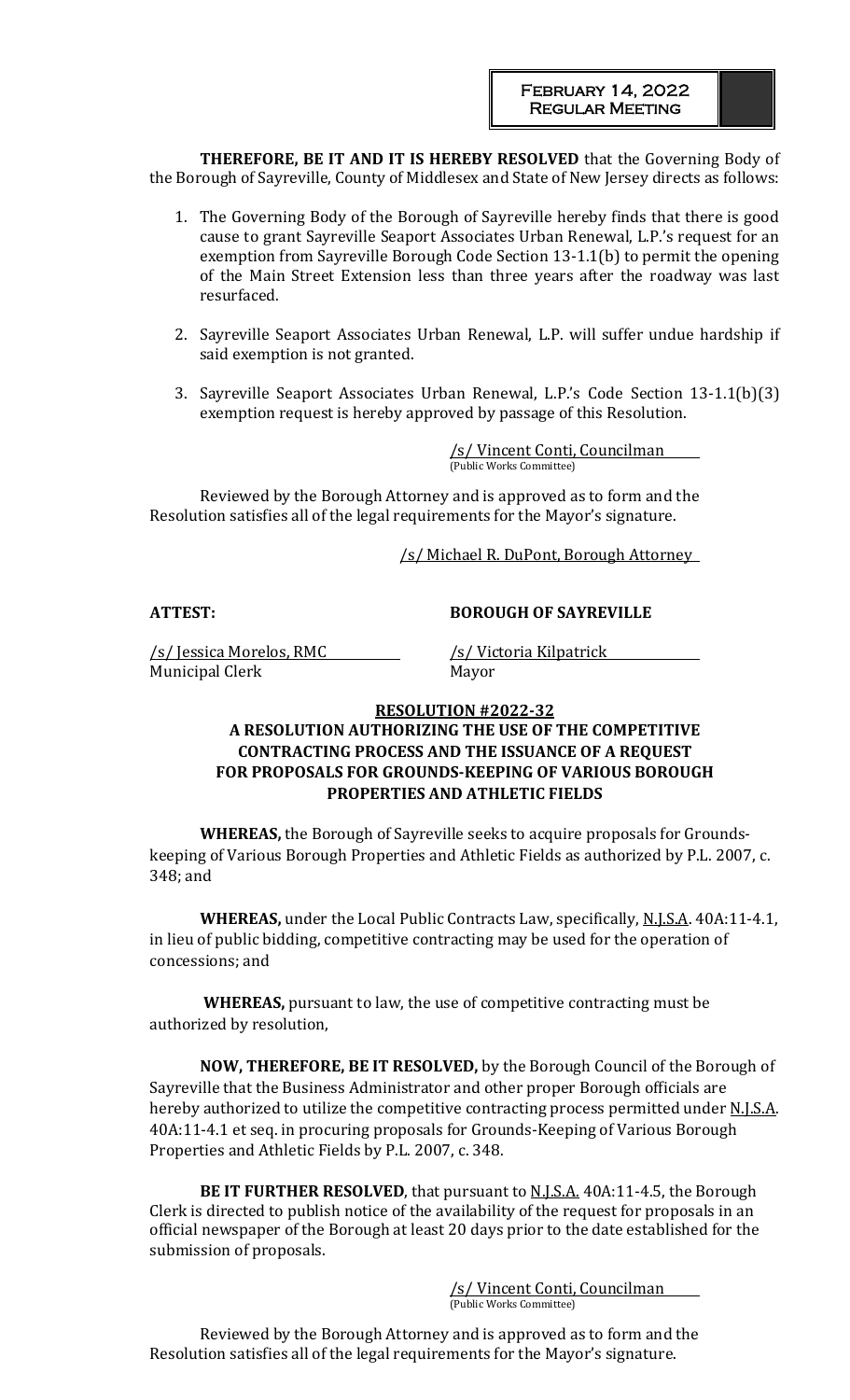### /s/ Michael R. DuPont, Borough Attorney

**ATTEST: BOROUGH OF SAYREVILLE**

/s/ Jessica Morelos, RMC /s/ Victoria Kilpatrick Municipal Clerk Mayor

## **RESOLUTION #2022-33**

**BE IT RESOLVED** that the proper Borough officials are hereby authorized to

award a non-fair and open contract to Albitron, LLC of Holmdel, NJ for Repairs at the

Sayreville Adult Center in an amount not to exceed \$42,045.00.

/s/ Vincent Conti, Councilman (Public Works Committee)

Reviewed by the Borough Attorney and is approved as to form and the Resolution satisfies all of the legal requirements for the Mayor's signature.

/s/ Michael R. DuPont, Borough Attorney

**ATTEST: BOROUGH OF SAYREVILLE**

/s/ Jessica Morelos, RMC /s/ Victoria Kilpatrick Municipal Clerk Mayor

### **RESOLUTION #2022-34**

**BE IT AND IT IS HEREBY RESOLVED** that the proper Borough Officials are

hereby authorized to purchase treated rock salt from Morton Salt and Riverside

Materials, through the Middlesex County Cooperative Purchasing Program Contract

#21-1458R in an amount not to exceed \$150,000.00.

/s/ Vincent Conti, Councilman (Public Works Committee)

Reviewed by the Borough Attorney and is approved as to form and the Resolution satisfies all of the legal requirements for the Mayor's signature.

/s/ Michael R. DuPont, Borough Attorney

# **ATTEST: BOROUGH OF SAYREVILLE**

Municipal Clerk Mayor

/s/ Jessica Morelos, RMC /s/ Victoria Kilpatrick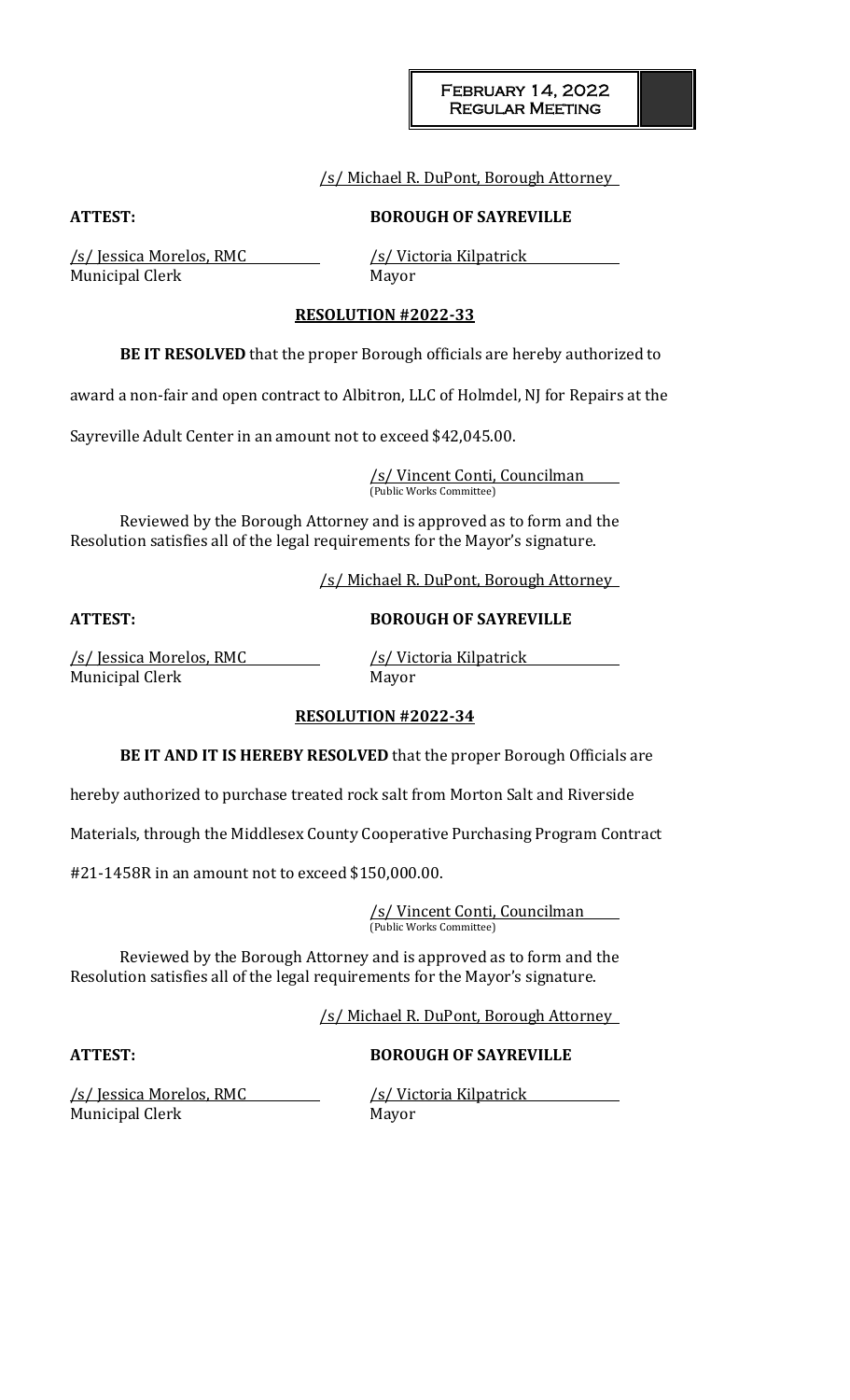# **RESOLUTION #2022-35**

### **A RESOLUTION OF THE BOROUGH OF SAYREVILLE IN THE COUNTY OF MIDDLESEX, STATE OF NEW JERSEY, AUTHORIZING THE EXECUTION OF AN AMENDMENT TO THE RENEWAL CONTRACT WITH MIRACLE CHEMCIAL COMPANY**

**WHEREAS,** the Borough of Sayreville currently contracts with Miracle Chemical Company for the supply of Sodium Hypochlorite; and

**WHEREAS,** the Borough of Sayreville wishes to amend the renewal contract with Miracle Chemical Company to adjust the price up to an allowable 7.3%; and

**THEREFORE, BE IT AND IT IS HEREBY RESOLVED** that the proper Borough Officials and the Borough Administrator are authorized and directed to execute the amended Renewal Contract with Miracle Chemical Company.

> /s/ Donna Roberts, Councilwoman (Water & Sewer/Environmental Committee)

Reviewed by the Borough Attorney and is approved as to form and the Resolution satisfies all of the legal requirements for the Mayor's signature.

/s/ Michael R. DuPont, Borough Attorney

/s/ Jessica Morelos, RMC /s/ Victoria Kilpatrick Municipal Clerk Mayor

**ATTEST: BOROUGH OF SAYREVILLE**

### **RESOLUTION 2022-36**

**BE IT AND IT IS HEREBY RESOLVED** that the proper Borough Officials are

hereby authorized to purchase Sewer Grinders from GP Jager, Inc. of Boonton, NJ,

through the Passaic Valley Sewage Commission Cooperative (PVSC) Contract PVSC

B270 in an amount not to exceed \$73,274.40.

/s/ Donna Roberts, Councilwoman (Water & Sewer/Environmental Committee)

Reviewed by the Borough Attorney and is approved as to form and the Resolution satisfies all of the legal requirements for the Mayor's signature.

/s/ Michael R. DuPont, Borough Attorney

### **ATTEST: BOROUGH OF SAYREVILLE**

/s/ Jessica Morelos, RMC /s/ Victoria Kilpatrick Municipal Clerk Mayor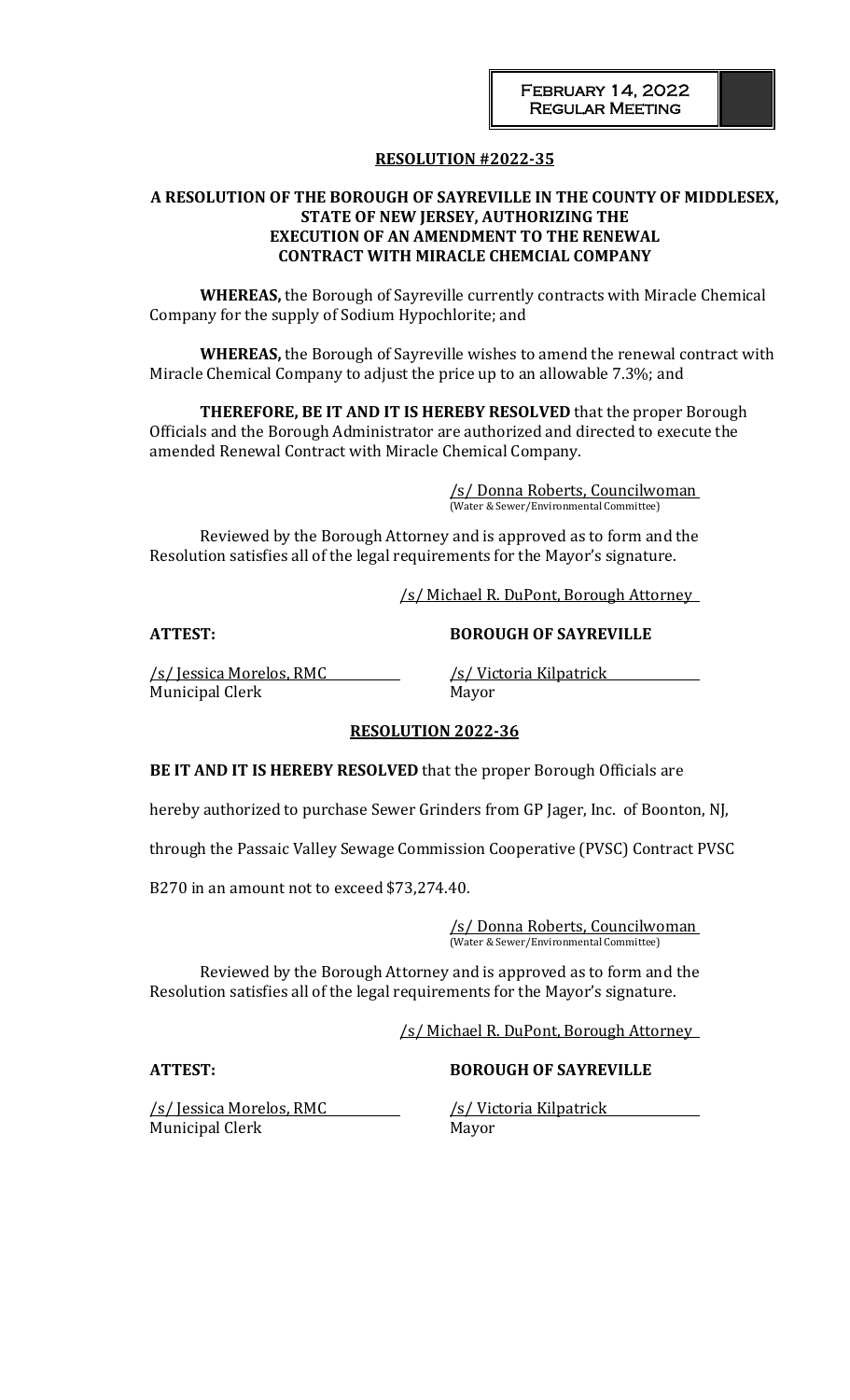## **RESOLUTION 2022-37**

BE IT AND IT IS HEREBY RESOLVED that the following transfers between 2021Budget Appropriations be and the same are hereby authorized to be made in the following manner to wit:

|                                                           | <b>FROM</b> | T <sub>0</sub>                         |
|-----------------------------------------------------------|-------------|----------------------------------------|
| <b>CURRENT FUND</b>                                       |             |                                        |
| Municipal Clerk OE<br>$1-01-20-120-126$                   |             | 2,000.00                               |
| <b>Computer Data Processing OE</b><br>$(1-01-20-140-130)$ |             | 2,000.00                               |
| Fire Department OE<br>$(1-01-25-265-124)$                 |             | 4,000.00                               |
| Public Buildings & Grounds OE<br>$(1-01-26-310-125)$      |             | 3,000.00                               |
| Telephone<br>$(1-01-31-440-148)$                          |             | 5,000.00                               |
| Natural Gas<br>$(1-01-31-446-267)$                        |             | 5,000.00                               |
| Data Storage Improvements<br>$(1-01-44-906-100)$          |             | 2,000.00                               |
| Group Insurance<br>$(1-01-23-220-195)$                    | 23,000.00   |                                        |
|                                                           | \$23,000.00 | \$23,000.00                            |
|                                                           |             | <u>/s/ Mary J. Novak, Councilwoman</u> |

(Admin. & Finance Committee)

Reviewed by the Borough Attorney and is approved as to form and the Resolution satisfies all of the legal requirements for the Mayor's signature.

/s/ Michael R. DuPont, Borough Attorney

# **ATTEST: BOROUGH OF SAYREVILLE**

/s/ Jessica Morelos, RMC /s/ Victoria Kilpatrick Municipal Clerk Mayor

# **RESOLUTION #2022-38**

# **BE IT AND IT IS HEREBY RESOLVED** that the Borough Engineer is hereby

authorized and directed to execute the necessary NJDEP permit applications

associated with the BKD, LLC Site Plan project.

/s/ Christian Onuoha, Councilman (Planning & Zoning Committee)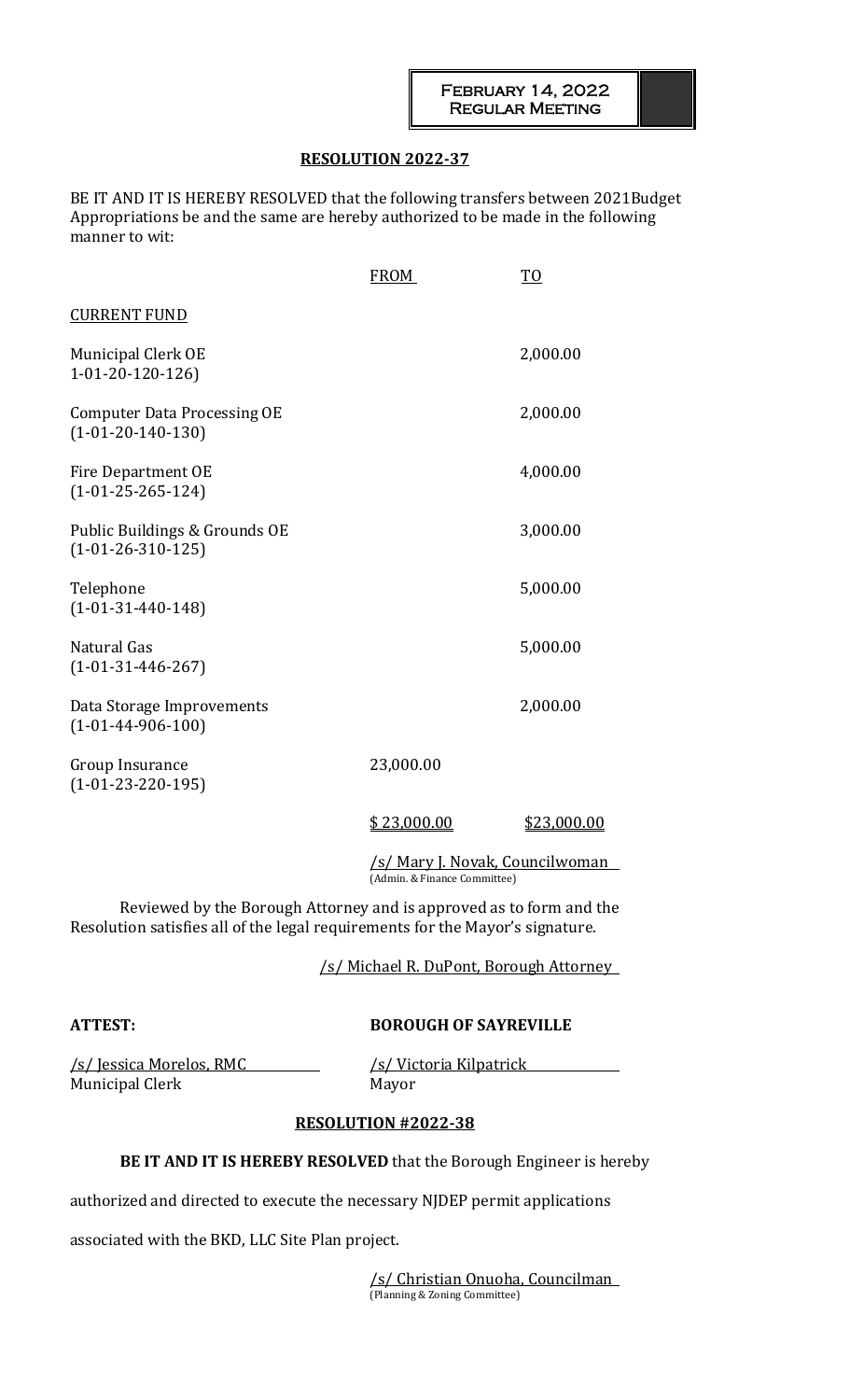February 14, 2022 Regular Meeting

Reviewed by the Borough Attorney and is approved as to form and the Resolution satisfies all of the legal requirements for the Mayor's signature.

/s/ Michael R. DuPont, Borough Attorney

### **ATTEST: BOROUGH OF SAYREVILLE**

/s/ Jessica Morelos, RMC /s/ Victoria Kilpatrick Municipal Clerk Mayor

#### **RESOLUTION #2022-39 A RESOLUTION MEMORIALIZING THE APPOINTMENT OF C.M.E. ASSOCIATES AS BOROUGH ENGINEER**

**BE IT AND IT IS HEREBY RESOLVED THAT** this Resolution hereby memorializes action taken by the Governing Body at the January 24, 2022 meeting appointing David J. Samuel, P.E. of the firm of CME Associates as the Borough Engineer for the Borough of Sayreville, County of Middlesex, State of New Jersey for the calendar year 2022.

**WHEREAS,** the Mayor and Council of the Borough of Sayreville, Middlesex County, New Jersey (hereinafter "Borough") has determined a need to contract the services of a **Borough Engineer**; and

**WHEREAS,** the Laws of the State of New Jersey Provide for the appointment of a **Borough Engineer**; and

**WHEREAS,** in accordance the "Fair and Open Process" the Borough of Sayreville publicly advertised for a Request for Proposals and Qualifications for a **Borough Engineer** and other professional services; and

**WHEREAS,** said Request for Professional Services were received in the Office of the Municipal Clerk no later than 12 Noon on December 1, 2021; and

**WHEREAS,** the Mayor and Council of the Borough of Sayreville wishes to award this contract in accordance with the "fair and open process" which has included public solicitation of qualifications for **Borough Engineer**; and

**WHEREAS,** the Local Public Contracts Law (N.J.S.A. 40A:11-1 et seq.) requires a resolution authorizing the appointment of a Borough Engineer as required by the Borough for "Professional Services".

**NOW THEREFORE BE IT AND IT IS HEREBY RESOLVED** by the Borough Council of the Borough of Sayreville as follows:

1. That **Dave J. Samuel, P.E.** of the firm of **CME Associates** is hereby appointed as **Borough Engineer** for the Borough of Sayreville for a term of one year, commencing on January 1, 2022 and terminating on December 31, 2022.

2. That the services to be rendered by the said **Borough Engineer** shall be in compliance with the Laws of New Jersey.

3. This appointment is made without competitive bidding as a "professional service" under the provisions of the Local Public Contracts Law because these services are to be performed are to be performed by a recognized profession licensed and regulated by law.

4. A copy of this resolution, certified to be a true copy by the Borough Clerk shall be advertised as required by law within ten (10) days from the date adoption.

**BE IT FURTHER RESOLVED** that Dave J. Samuel of the firm of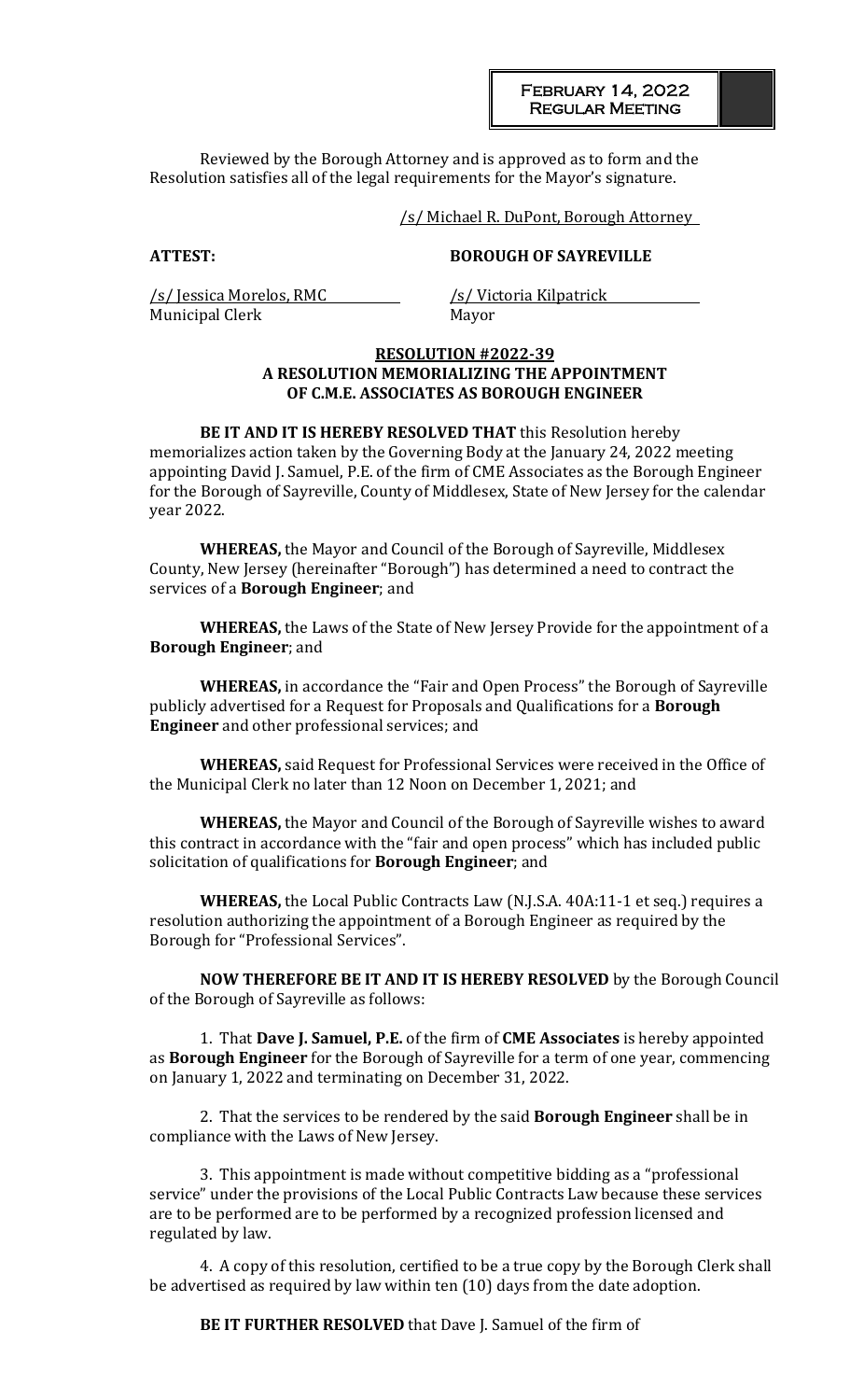CME Associates is hereby directed to prepare a written employment contract to be executed by the **Borough Engineer** and the Borough which shall include the following:

- The flat monthly rate described in the proposal.
- What the fee covers.
- The amount to be charged for all other worked performed with a not to exceed figure.

**BE IT FURTHER RESOLVED** that a certified copy of the within Resolution shall be forwarded to the **Borough Engineer**, the Borough of Sayreville Business Administrator and the C.F.O.

> /s/ Mary J. Novak, Councilwoman (Admin. & Finance Committee)

Reviewed by the Borough Attorney and is approved as to form and the Resolution satisfies all of the legal requirements for the Mayor's signature.

/s/ Michael R. DuPont, Borough Attorney

# **ATTEST: BOROUGH OF SAYREVILLE**

/s/ Jessica Morelos, RMC /s/ Victoria Kilpatrick Municipal Clerk Mayor

## **RESOLUTION #2022-40**

#### **A RESOLUTION MEMORIALIZING THE APPOINTMENT OF APRUZZESE, Mc DERMOTT, MASTRO & MURPHY AS LABOR COUNSEL**

**BE IT AND IT IS HEREBY RESOLVED THAT** this Resolution hereby memorializes action taken by the Governing Body at the January 24, 2022 meeting appointing Robert Clarke, Esq. of the firm of Apruzzese, McDermott, Mastro & Murphy as Labor Counsel for the Borough of Sayreville, County of Middlesex, State of New Jersey for the calendar year 2022.

**WHEREAS,** the Mayor and Council of the Borough of Sayreville, Middlesex County, New Jersey (hereinafter "Borough") has determined a need to contract the services of a **Labor Counsel**; and

**WHEREAS,** the Laws of the State of New Jersey Provide for the appointment of a **Labor Counsel**; and

**WHEREAS,** in accordance the "Fair and Open Process" the Borough of Sayreville publicly advertised for a Request for Proposals and Qualifications for a various professional services; and

**WHEREAS,** said Request for Professional Services were received in the Office of the Municipal Clerk no later than 12 Noon on December 1, 2021; and

**WHEREAS,** the Mayor and Council of the Borough of Sayreville wishes to award this contract in accordance with the "fair and open process" which has included public solicitation of qualifications for **Labor Counsel**; and

**WHEREAS,** the Local Public Contracts Law (N.J.S.A. 40A:11-1 et seq.) requires a resolution authorizing the appointment of a Labor Counsel as required by the Borough for "Professional Services".

**NOW THEREFORE BE IT AND IT IS HEREBY RESOLVED** by the Borough Council of the Borough of Sayreville as follows: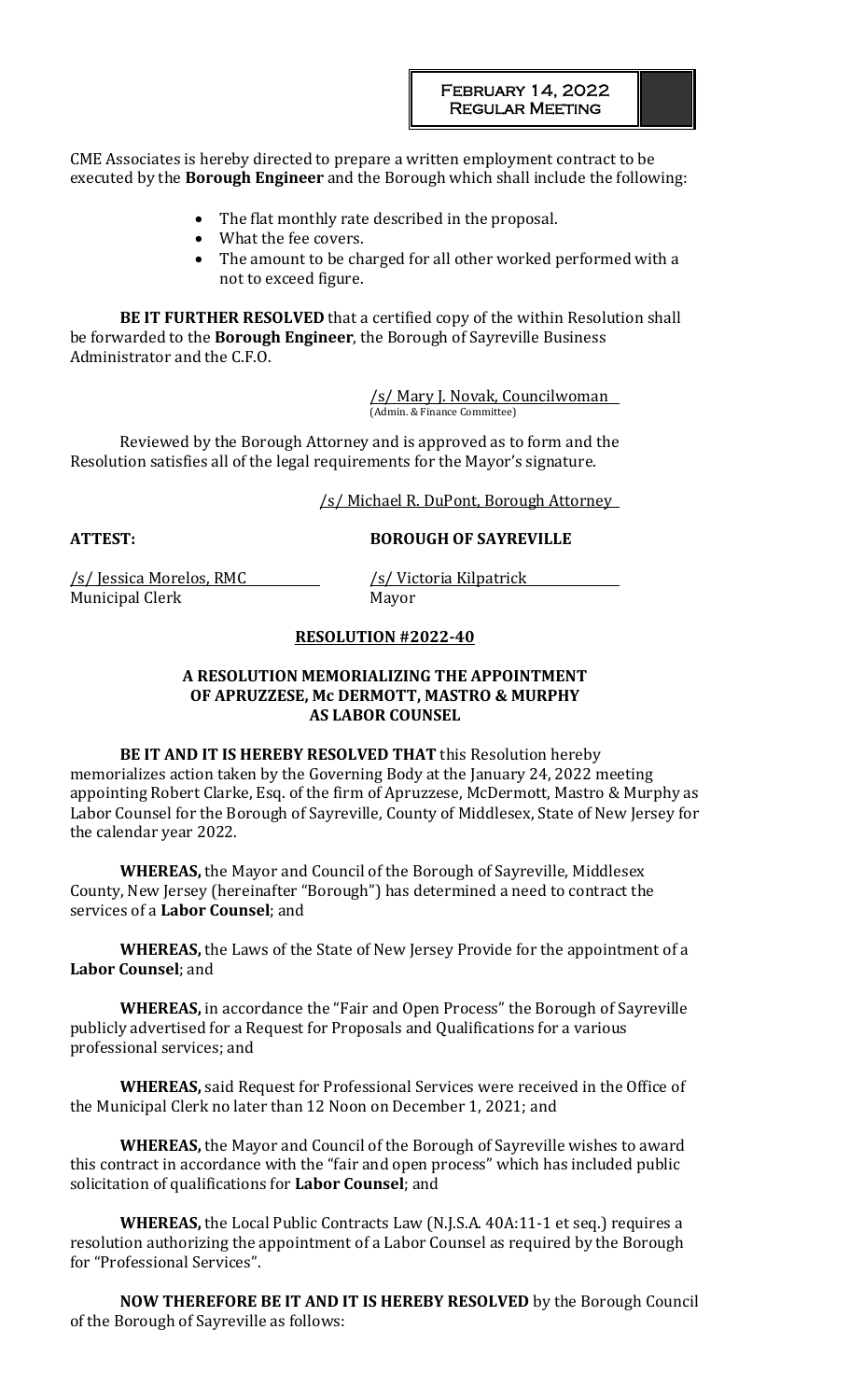1. That the **Robert Clarke, Esq**. of the firm of **Apruzzese, McDermott, Mastro & Murphy** is hereby appointed as **Labor Counsel** for the Borough of Sayreville for a term of one year, commencing on January 1, 2022 and terminating on December 31, 2022.

2. That the services to be rendered by the said **Labor Counsel** shall be in compliance with the Laws of the State of New Jersey.

3. This appointment is made without competitive bidding as a "professional service" under the provisions of the Local Public Contracts Law because these services are to be performed by a recognized profession licensed and regulated by law.

4. A copy of this resolution, certified to be a true copy by the Borough Clerk shall be advertised as required by law within ten (10) days from the date adoption.

**BE IT FURTHER RESOLVED** that the **Robert Clarke, Esq**. is directed to prepare a written employment contract to be executed by both parties and shall include the following:

- The flat monthly rate described in the proposal.
- What the fee covers.
- The amount to be charged for all other worked performed with a not to exceed figure.

**BE IT FURTHER RESOLVED** that a certified copy of this Resolution shall be forwarded to the Labor Counsel, the Borough of Sayreville Business Administrator and the C.F.O.

> /s/ Mary J. Novak, Councilwoman (Admin. & Finance Committee)

Reviewed by the Borough Attorney and is approved as to form and the Resolution satisfies all of the legal requirements for the Mayor's signature.

/s/ Michael R. DuPont, Borough Attorney

**ATTEST: BOROUGH OF SAYREVILLE**

/s/ Jessica Morelos, RMC /s/ Victoria Kilpatrick Municipal Clerk Mayor

### **RESOLUTION #2022-41**

### **A RESOLUTION MEMORIALIZING THE APPOINTMENT OF WISS & COMPANY AS BOROUGH AUDITOR**

**BE IT AND IT IS HEREBY RESOLVED THAT** this Resolution hereby memorializes action taken by the Governing Body at the January 24, 2022 meeting appointing Wiss & Company as Borough Auditor for the Borough of Sayreville, County of Middlesex, State of New Jersey for the calendar year 2022.

**WHEREAS,** the Mayor and Council of the Borough of Sayreville, Middlesex County, New Jersey (hereinafter "Borough") has determined a need to contract the services of a **Borough Auditor**; and

**WHEREAS,** the Laws of the State of New Jersey Provide for the appointment of a **Borough Auditor**; and

**WHEREAS,** in accordance the "Fair and Open Process" the Borough of Sayreville publicly advertised for a Request for Proposals and Qualifications for a various professional services; and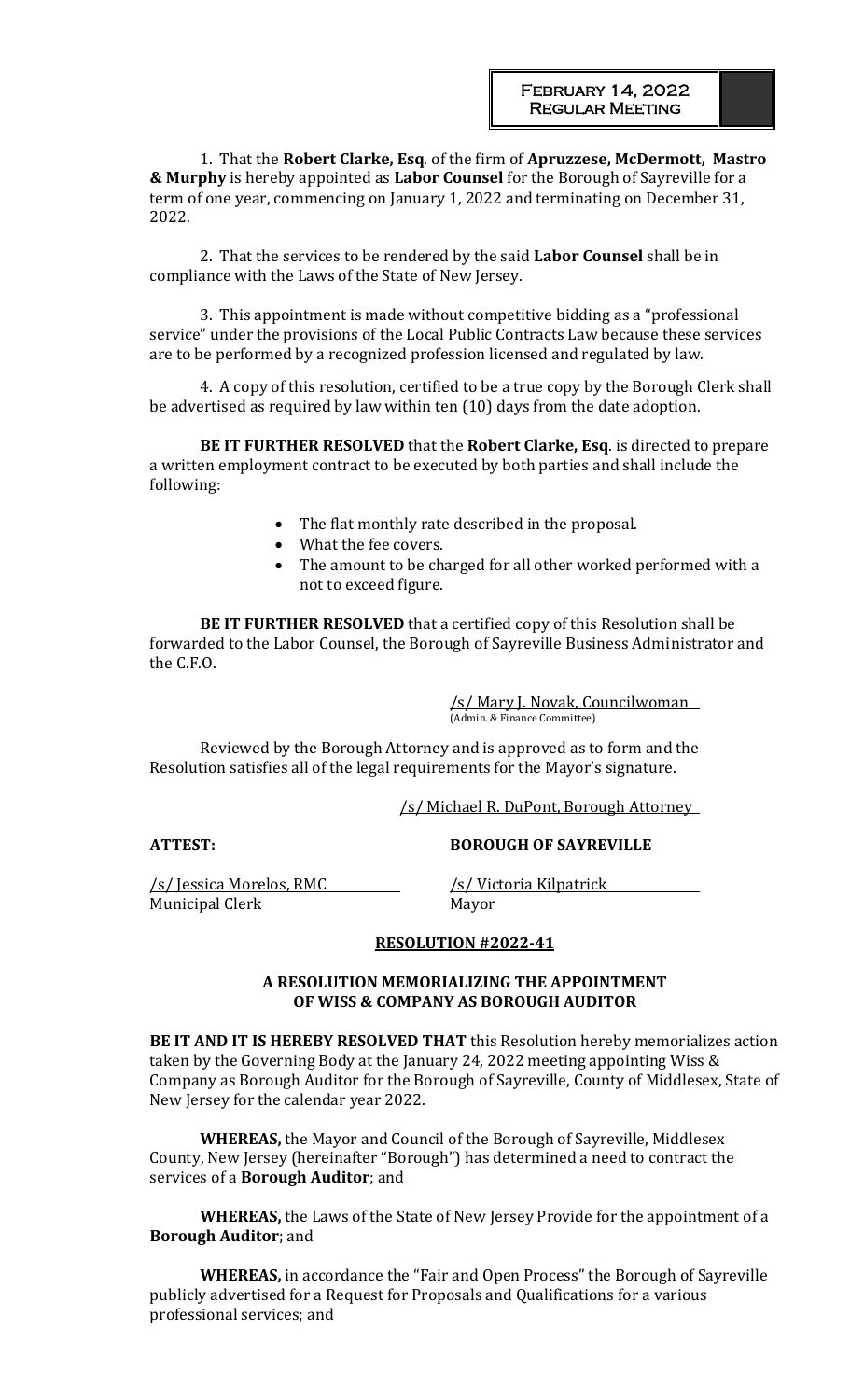**WHEREAS,** said Request for Professional Services were received in the Office of the Municipal Clerk no later than 12 Noon on December 1, 2021; and

**WHEREAS,** the Mayor and Council of the Borough of Sayreville wishes to award this contract in accordance with the "fair and open process" which has included public solicitation of qualifications for **Borough Auditor**; and

**WHEREAS,** the Local Public Contracts Law (N.J.S.A. 40A:11-1 et seq.) requires a resolution authorizing the appointment of a Labor Counsel as required by the Borough for "Professional Services".

**NOW THEREFORE BE IT AND IT IS HEREBY RESOLVED** by the Borough Council of the Borough of Sayreville as follows:

1. That the firm of **Wiss & Company** is hereby appointed as **Borough Auditor** for the Borough of Sayreville for a term of one year, commencing on January 1, 2022 and terminating on December 31, 2022.

2. That the services to be rendered by the said **Borough Auditor** shall be in compliance with the Laws of the State of New Jersey.

3. This appointment is made without competitive bidding as a "professional service" under the provisions of the Local Public Contracts Law because these services are to be performed by a recognized professional licensed and regulated by law.

4. A copy of this resolution, certified to be a true copy by the Borough Clerk shall be advertised as required by law within ten (10) days from the date adoption.

**BE IT FURTHER RESOLVED** that **Wiss & Company** is hereby directed to prepare a written employment contract to be executed by both parties and shall include the following:

- The flat monthly rate described in the proposal.
- What the fee covers.
- The amount to be charged for all other worked performed with a not to exceed figure.

**BE IT FURTHER RESOLVED** that a certified copy of this Resolution shall be forwarded to the Borough Auditor, the Business Administrator and the C.F.O.

> /s/ Mary J. Novak, Councilwoman (Admin. & Finance Committee)

Reviewed by the Borough Attorney and is approved as to form and the Resolution satisfies all of the legal requirements for the Mayor's signature.

/s/ Michael R. DuPont, Borough Attorney

**ATTEST: BOROUGH OF SAYREVILLE**

/s/ Jessica Morelos, RMC /s/ Victoria Kilpatrick Municipal Clerk Mayor

# **RESOLUTION #2022-42 A RESOLUTION MEMORIALIZING THE APPOINTMENT OF SURENIAN, EDWARDS & NOLAN, LLC AS SPECIAL COUNSEL – COAH MATTERS**

**BE IT AND IT IS HEREBY RESOLVED THAT** this Resolution hereby memorializes action taken by the Governing Body at the January 24, 2022 meeting appointing Surenian, Edwards & Nolan, LLC as Special Counsel – COAH Matters for the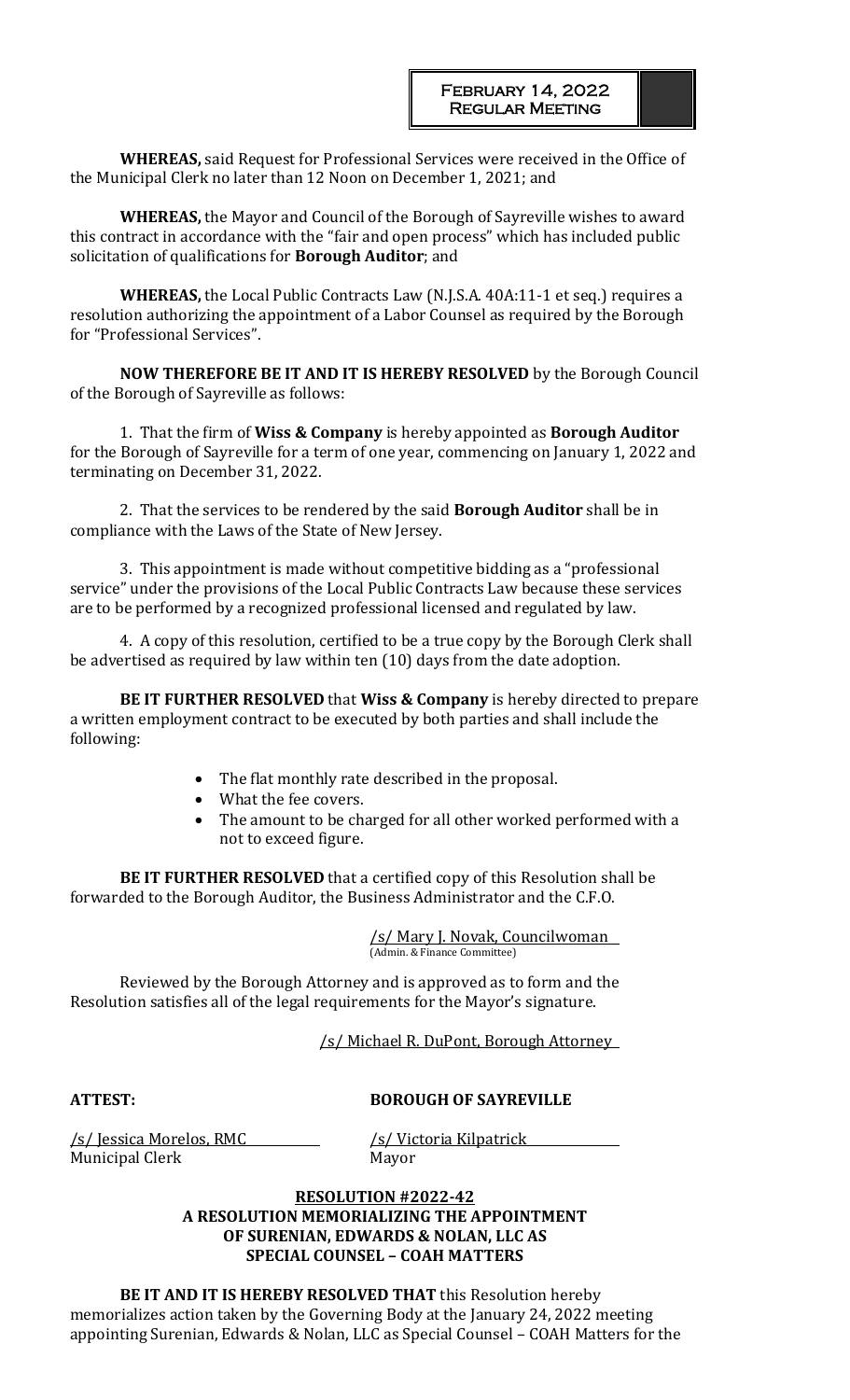Borough of Sayreville, County of Middlesex, State of New Jersey for the calendar year 2022.

**WHEREAS,** the Mayor and Council of the Borough of Sayreville are knowledgeable that the Borough requires the services of a Special Counsel for the purpose of reviewing and/or representing the Borough of Sayreville with respect to its Affordable Housing and COAH Obligations, litigation and appeal process; and

**WHEREAS,** the Laws of New Jersey provide for such services; and

**WHEREAS,** in accordance the "Fair and Open Process" the Borough of Sayreville publicly advertised for a Request for Proposals and Qualifications for a various professional services; and

**WHEREAS,** said Request for Professional Services were received in the Office of the Municipal Clerk no later than 12 Noon on December 1, 2021; and

**WHEREAS,** the Mayor and Council of the Borough of Sayreville wishes to award this contract in accordance with the "fair and open process" which has included public solicitation of qualifications for **Special Counsel – COAH Matters**; and

**WHEREAS,** the Local Public Contacts Law (N.J.S.A. 40A: 11-1, et seq.) requires that the resolution authorizing the appointment of a Special Counsel as required by the Borough for "Professional Services."

**NOW, THEREFORE, BE IT RESOLVED** by the Mayor and Borough Council of the Borough of Sayreville, in the County of Middlesex as follows:

1. The firm **Surenian, Edwards and Nolan, LLC** is hereby appointed as **Special Counsel-COAH obligations, litigation and appeal process for the** Borough for the term of one year terminating on December 31, 2022.

2. That the services to be rendered by said **Special Counsel – COAH Matters** shall be in compliance with the Laws of the State of New Jersey.

3. This appointment is made without competitive bidding as a "professional service" under provisions of the Local Public Contracts Law because the services to be performed are to be performed by a recognized profession licensed and regulated by law.

4. A copy of this resolution, certified to be a true copy by the Borough Clerk shall be published as required by law within ten days from the date of adoption.

**BE IT FURTHER RESOLVED** that said **Special Counsel covering COAH Matters**  is directed to prepare a written employment contract to be executed by both parties and shall include the following:

- o Hourly Rate to be charged for the work assigned
- o What the retainer fee covers
- o A provision that a "not to exceed" amount be set for each project assigned pursuant to the terms of the contract to be executed by both parties; and

**BE IT FURTHER RESOLVED** that the Borough Clerk be and she is hereby authorized to forward to true copy of this resolution the firm of **Surenian, Edwards and Nolan, LLC** the Borough Business Administrator and the C.F.O.

> /s/ Mary J. Novak, Councilwoman (Admin. & Finance Committee)

Reviewed by the Borough Attorney and is approved as to form and the Resolution satisfies all of the legal requirements for the Mayor's signature.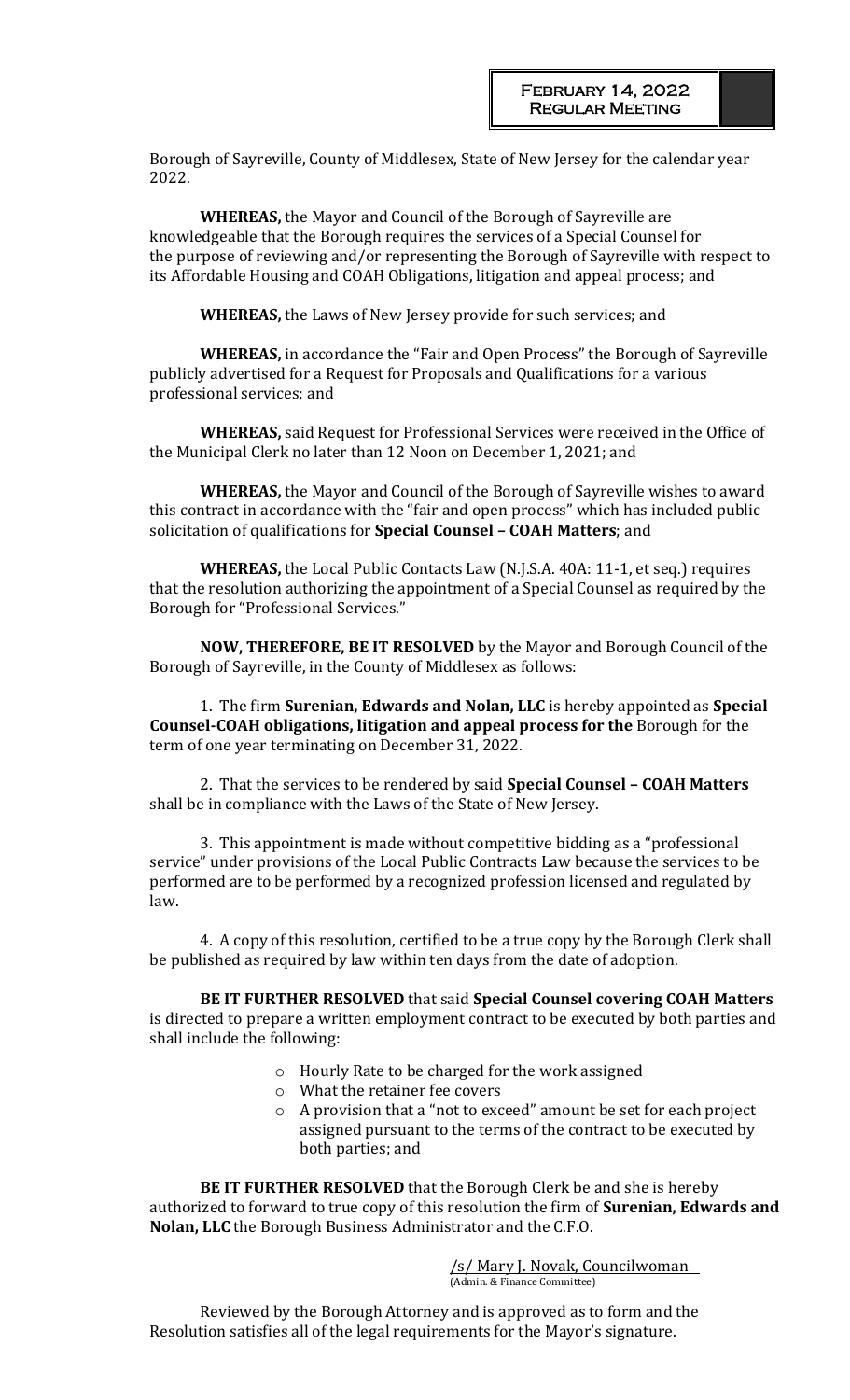# /s/ Michael R. DuPont, Borough Attorney

### **ATTEST: BOROUGH OF SAYREVILLE**

/s/ Jessica Morelos, RMC /s/ Victoria Kilpatrick Municipal Clerk Mayor

#### **RESOLUTION #2022-43**

#### **BE IT AND IT IS HEREBY RESOLVED THAT** this Resolution hereby

memorializes action taken by the Governing Body at the January 24, 2022 meeting

appointing Hackensack Meridian Health as Borough of Sayreville's Occupational

Health Services/Alternate Borough Physician for the calendar year 2022.

/s/ Mary J. Novak, Councilwoman (Admin. & Finance Committee)

Reviewed by the Borough Attorney and is approved as to form and the Resolution satisfies all of the legal requirements for the Mayor's signature.

/s/ Michael R. DuPont, Borough Attorney

#### **ATTEST: BOROUGH OF SAYREVILLE**

/s/ Jessica Morelos, RMC /s/ Victoria Kilpatrick Municipal Clerk Mayor

#### **RESOLUTION #2022-44**

**BE IT RESOLVED** that the proper Borough officials are hereby authorized to

award a non-fair and open contract to Anthology Media Group of Sayreville, NJ for

Social Media Consultant Services in an amount not to exceed \$24,000.00.

/s/ Mary J. Novak, Councilwoman (Admin. & Finance Committee)

Reviewed by the Borough Attorney and is approved as to form and the Resolution satisfies all of the legal requirements for the Mayor's signature.

/s/ Michael R. DuPont, Borough Attorney

# **ATTEST: BOROUGH OF SAYREVILLE**

/s/ Jessica Morelos, RMC /s/ Victoria Kilpatrick Municipal Clerk Mayor

**READ IN FULL**

### **RESOLUTION #2022-45**

**WHEREAS,** the Borough of Sayreville desires to apply for and obtain a grant from the New Jersey Department of Community Affairs for approximately \$1,000,000.00 to carry out a project to expand the Jerry Ust Recreation Complex by adding one Baseball and one Softball field.

**NOW THEREFORE, BE IT RESOLVED,** by the Mayor and Council of the Borough of Sayreville: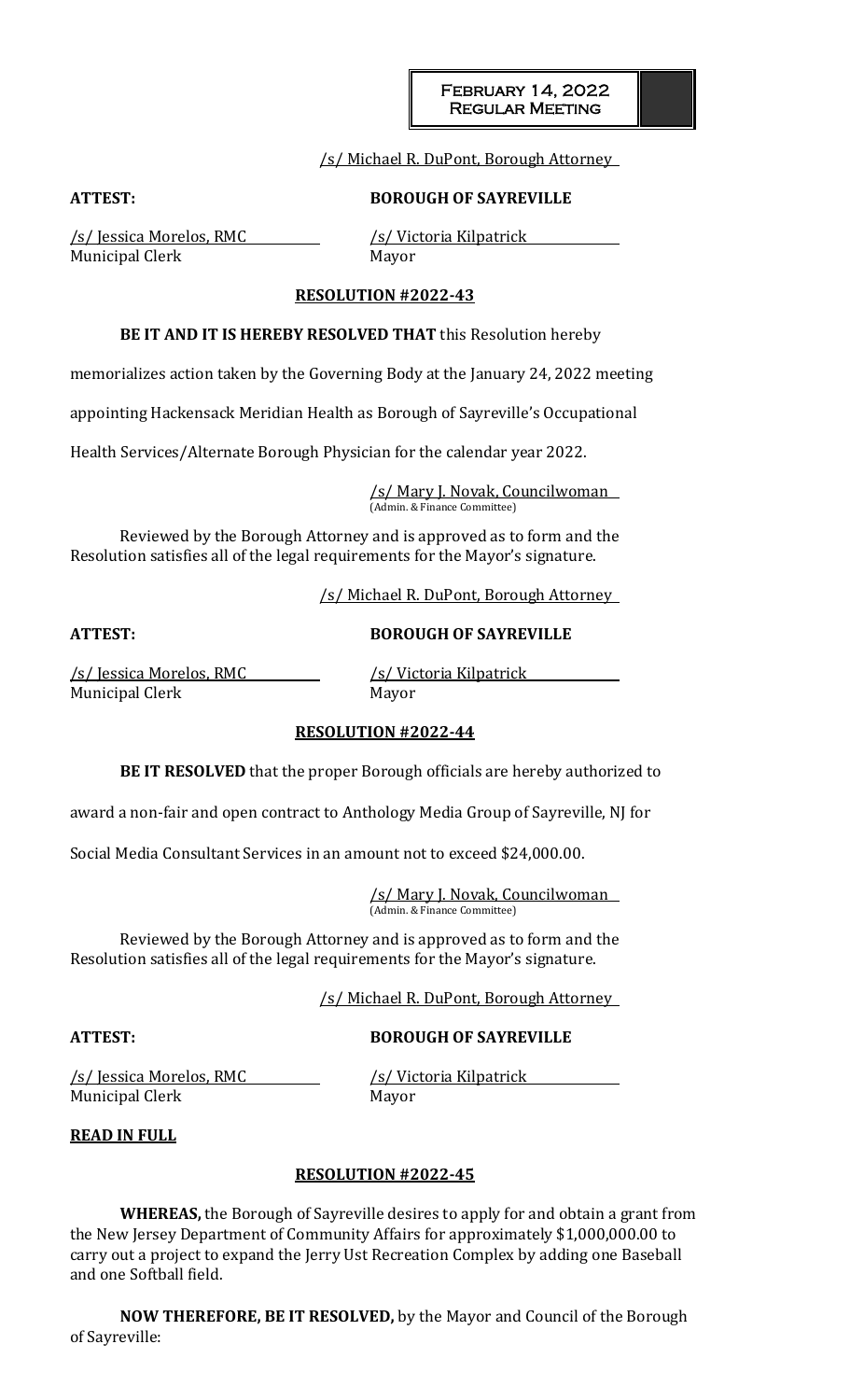- 1. That the Borough of Sayreville does hereby authorize the application for such a grant; and
- 2. recognizes and accepts that the Department may offer a lesser or greater amount and therefore, upon receipt of the grant agreement from the New Jersey Department of Community Affairs, does further authorize the execution of any such grant agreement; and also, upon receipt of the fully executed agreement from the Department, does further authorize the expenditure of funds pursuant to the terms of the agreement between the Borough of Sayreville and the New Jersey Department of Community Affairs.

**BE IT FURTHER RESOLVED***,* that the persons whose names, titles, and signatures appear below are authorized to sign the application, and that they are or their successors in said titles are authorized to sign the agreement, and any other documents necessary in connection therewith.

> /s/ Mary J. Novak, Councilwoman (Admin. & Finance Committee)

Reviewed by the Borough Attorney and is approved as to form and the Resolution satisfies all of the legal requirements for the Mayor's signature.

### /s/ Michael R. DuPont, Borough Attorney

## **ATTEST: BOROUGH OF SAYREVILLE**

/s/ Jessica Morelos, RMC /s/ Victoria Kilpatrick Municipal Clerk Mayor

At this time Mayor Kilpatrick opened the meeting up to the public for questions or comments on this resolution.

Those appearing were:

- Jim Robinson, 11 Borelle Square Mr. Robinson questioned if this grant is the same as the \$1,500,000.00. Business Administrator Frankel stated that the Borough has not received a \$1,500,000.00 grant.

Mr. Robinson questioned where did the \$1,000,000.00 figure come from. Business Administrator Frankel stated that is a number that the legislators came up with.

Mr. Robinson questioned how much two turf fields would cost. Borough Engineer Cornell stated that project also includes other improvements and the approximate cost is about \$5,000,000.00.

- Robert Corby, 6 Evelyn Terrace Mr. Corby recommended that they just build two baseball fields because it doesn't matter and the girls can still play on it.

- Robert Bouthillette, 7 Tyler Street Mr. Bouthillette commented that the high school baseball and softball fields are a Disaster. He asked that that they find a way to make it happen. - Thomas Pollando, 29 Grzyb Terrace

Mr. Pollando stated that the Borough was suppose to get \$1.5 million from the state a year ago and is still waiting to see if the Borough will get it. Mr. Pollando stated that the state recently called and is getting an additional \$1,000,000 which would be a total of \$2.5 million.

- Jim Robinson, 11 Borelle Square Mr. Robinson questioned the \$1.5 million grant in addition to the \$1,000,000. He stated that he's not opposed to the fields but wants transparency.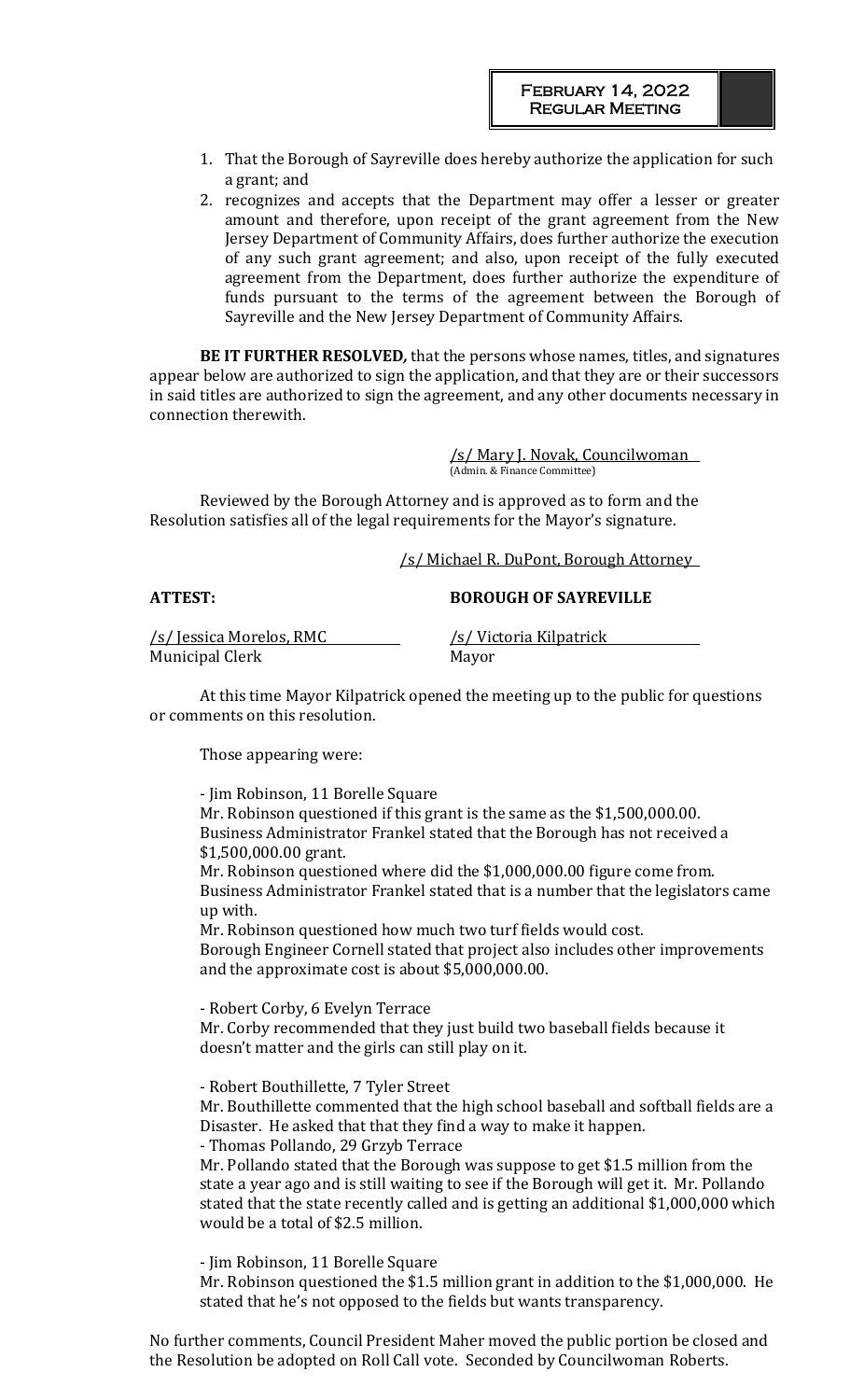Roll Call: Councilpersons Maher, Conti, Dwumfour, Novak, Onuoha, Roberts, all Ayes. Carried.

## ➢ **BOROUGH ATTORNEY - Michael DuPont - NONE**

## • **PUBLIC PORTION**

At this time Mayor Kilpatrick opened the meeting to the public for questions or comments on any and all matters.

Those commenting were:

- Robert Duffy, 111 Merritt Avenue

Mr. Duffy thanked Robert Bouthillette for a wonderful job he's doing. He stated that everyone should be embarrassed about the bus depot and should have been squashed before it got this far. Mr. Duffy stated that they need to take care of the people in Sayreville and not the political hacks in New Brunswick. He stated that they need to clean house and is going downhill.

- Mark Hurley, AFSCME President

Mr. Hurley questioned the status on the hazard pay and is ready for a discussion. Business Administrator Frankel recommended to have a special meeting on 6pm on February 28th.

No objections.

- Taylor Bernosky, 71 Pulaski Avenue

Ms. Bernosky wanted to confirm that there are now six air purifiers at the Senior Center.

Business Administrator Frankel responded yes.

Ms. Bernosky stated there are a lot of improvements needed for the Senior Center.

Councilwoman Roberts stated there are some repairs that were approved tonight.

- Tim Sullivan, 177 Grove Street

Mr. Sullivan stated that the reason he moved was so that he would be close to the ball fields. He stated the property values would go down if they put a bus depot there. Mr. Sullivan questioned how a bus depot would be able to be put in a residential area.

Councilwoman Maher requested to have a committee made of members of the Council, Board of Education and professionals.

Mayor stated she would like to stay as transparent as possible and the public know what is being discussed.

Further discussion ensued.

Councilwoman Novak stated that they can have a joint meeting with the Board of Education.

Mayor agreed and requested the Business Administrator reach out to the Board of Education Administrator to hold a joint meeting.

No objections.

Mr. Sullivan stated that the Borough and the Board of Education use to work together and now they don't.

### - Robert Duffy, 111 Merritt Avenue

Mr. Duffy questioned if the bus depot would have to abide by the Federal rules and regulations. Borough Engineer Cornell stated that weren't asked to look into anything like that only just properties.

- Jim Robinson, 11 Borelle Square

Mr. Robinson commented on the bus depot. He questioned if the Borough ever received the \$500,000 for the Bailey Park grant.